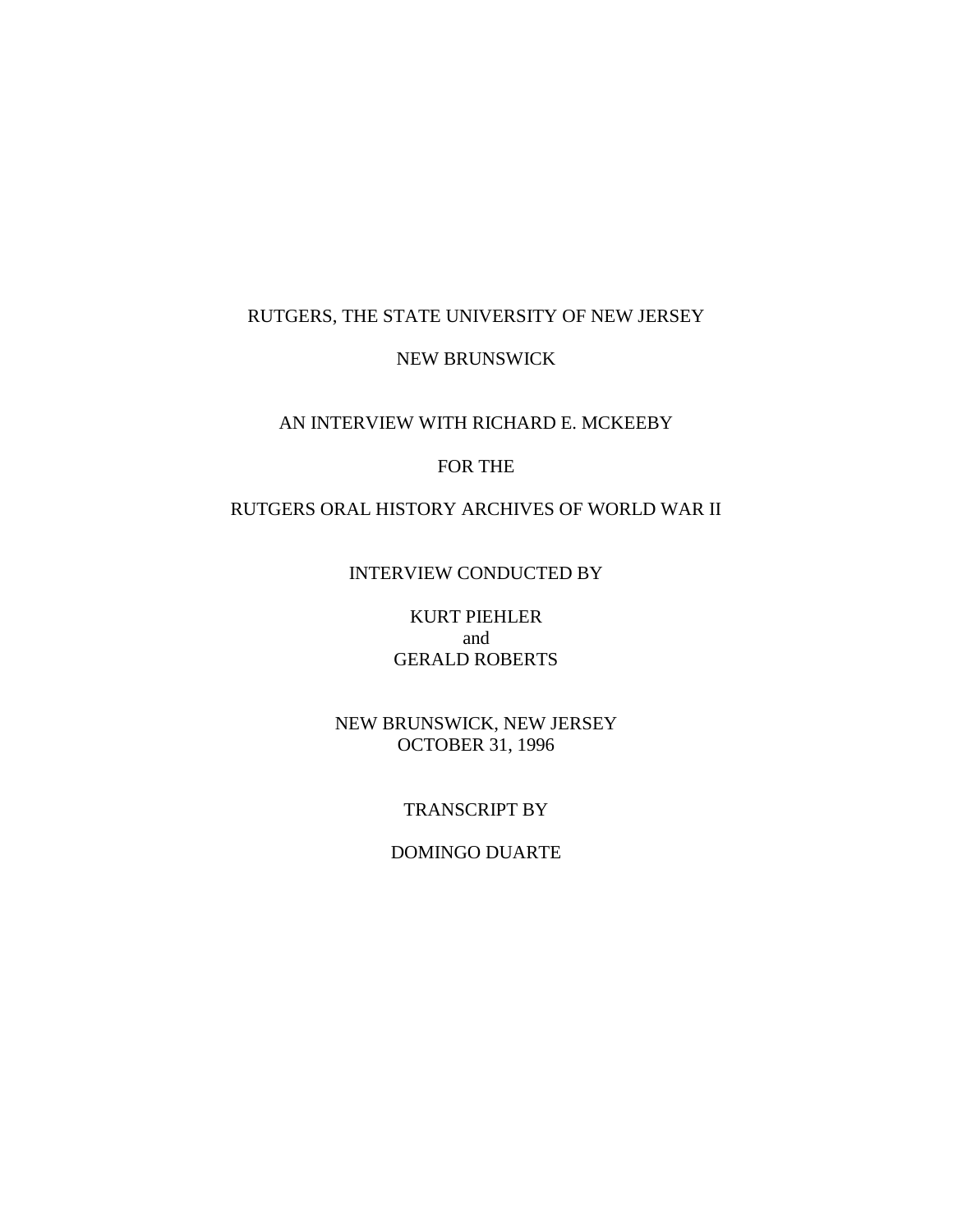Kurt Piehler: This begins an interview with Mr. Richard E. McKeeby on October 31, 1996, at Rutgers University in New Brunswick, New Jersey, with Kurt Piehler and Gerald Roberts. You mentioned that you'd actually prepared a short text to read and if you'd like to read that now, please do.

Richard McKeeby: Okay, thank you, Dr. Piehler. I am an Associate Professor at Union County College in Cranford, New Jersey in the Biology Department. I am a graduate of Rutgers 1957 Class. I was an education major, and I was born on January 17, 1935, in Hampton Township, in Sussex County, which is two miles north of Newton, New Jersey. My father's name was Charles Major McKeeby and my mother's name was Rebecca. I had four older brothers and four sisters who were younger. My three brothers all enlisted and served on active duty in World War II. My oldest brother, Benjamin, was killed on D-Day in 1944 in St. Lo, France. He was a paratrooper in the 82nd Airborne Division and had been a prisoner of war. He was being moved in German supply trucks, which were not marked for prisoners, and he was strafed and killed by American planes. He had enlisted in 1939, and made many jumps, until he was captured, early in 1944. He fought in the battles of Sicily, Salerno, Holland, Africa and Normandy. I remember the first telegram that came to our home when he was missing in action, and the hopes and fears of my parents and the rest of the family and friends. Then came telegram two, where he had been killed. My mother became very depressed, cried a lot and stayed in bed, and lost her interest in the world around her. She underwent treatment at Greystone [Psychiatric Hospital] in New Jersey for several years. I lost a brother and a mother. A memorial service for my brother Ben was held in Newton Presbyterian Church and a stained glass window was dedicated to him and also a neighbor of ours who lived one half mile up the road, whose name was William Sanford who was also killed. My brother is now buried in Beverly National Cemetery in New Jersey. His body was brought back in 1948. Another brother, Don, was a Navy TBF [TB-Torpedo Bomber- F was a model. TBF's and TBM's were both Grumman *Avengers,* they were not fighter designations.] pilot, torpedo bomber pilot with 950 hours of combat flying time off of the new USS *Lexington* and USS *Yorktown* carriers. The first two *Lexington* and *Yorktown* had been sunk early in the war. He was awarded the Distinguished Flying Cross and an Air Medal, [with] two Gold Stars [Oak Leaf Clusters], which are equivalent to two more Air Medals. He graduated from Penn State in 1948, taught agriculture and science at Newton High School, and Washington, New Jersey High School, and is now in Leesburg, Florida, retired. In the air he saw the USS *Franklin* burning after a kamikaze hit it, and also saw the USS *New Jersey* get hit by a kamikaze, as well as the USS *Pittsburgh*. A kamikaze also hit the carrier *Lexington* as my brother was taking off and fifty men behind him were killed. He says he never kept a diary, because they were told not to. He participated in strikes against Iwo Jima, Okinawa, Tokyo and the Japanese fleet in the Western Pacific. When I was eight years old in 1943, I remember him flying over our home off Route 206 on his way, in his Navy plane which was sometimes an SNJ trainer and sometimes a TBM. He came from Willow Grove, which was north of Philadelphia, during his training days and flew over our home. He came so low over the cow field next to our house, that we could actually tell it was him as the pilot. He also buzzed the smokestack at the creamery where my father worked and all of the old timers still talk about that today. He even buzzed the Laurel Grove Grammar School, which was a one-room school that I attended and I was so proud of him. My brother, Bob, was an air crewman and side gunner on a Navy B-24 type bomber, which was a twin rudder plane. He was wounded in combat and received the Distinguished Flying Cross and a Purple Heart. After World War II he lived at Lake Mohawk,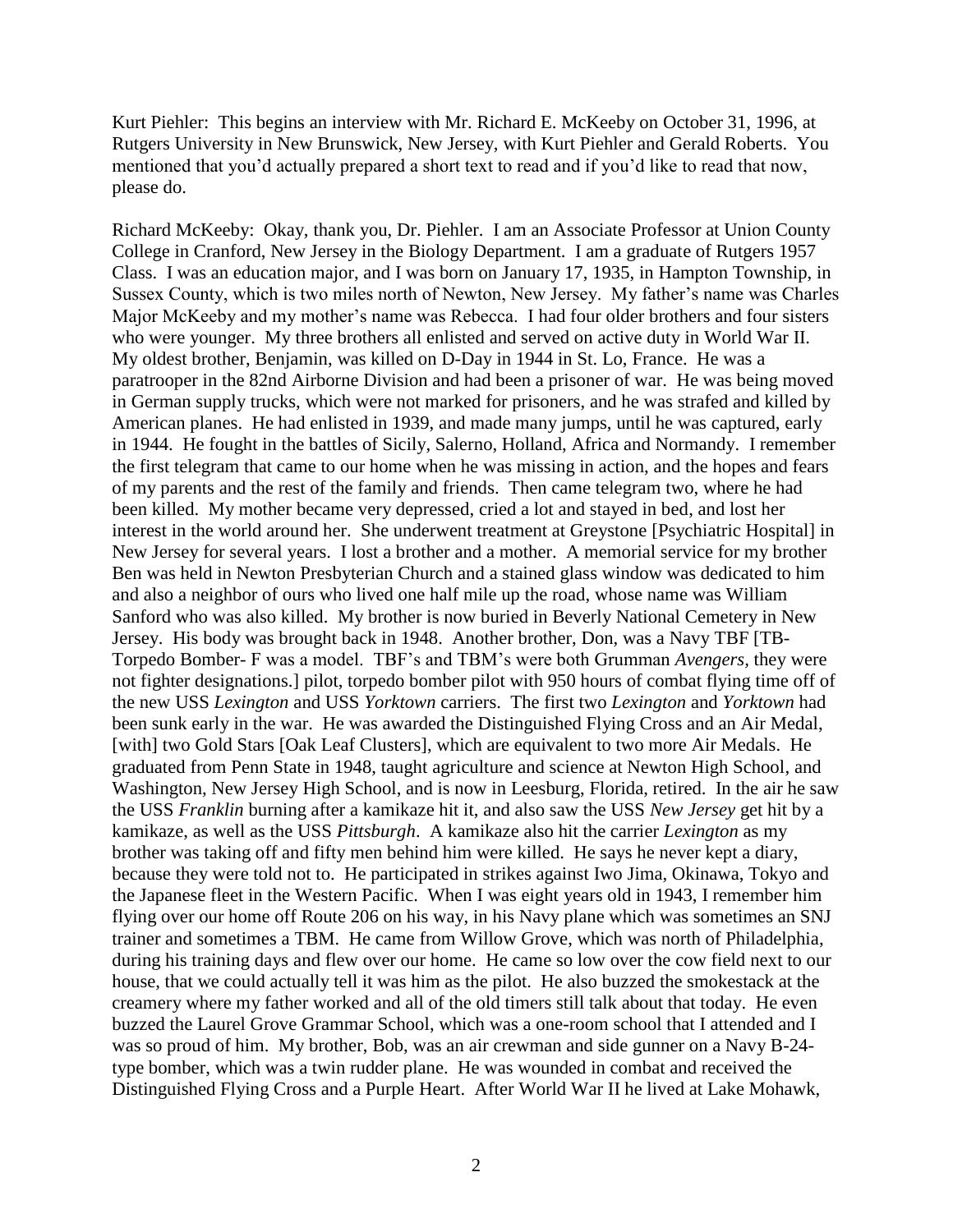New Jersey. He passed away two years ago. He was undefeated in wrestling at Princeton, when he enlisted in the Navy in 1943. His flying missions were also in the Western Pacific and he never completed his college education after the war. Myself as a child, I remember very well my family sitting around the radio listening to the news about the United States and in those days the Japs and Germans. I remember my father reading V-mail letters to us, saving tin cans and crushing them with a sledgehammer in our basement to be used for guns and tanks, and also gathering scrap iron for the war effort, and going with my father to Route 206 traffic light, to turn it off for blackouts. My father was a civil defense volunteer and wore the CD armband as he did that. I remember helping paint the headlights of our car black for the blackouts. The top part of the headlights had to be painted black on all cars. We had to turn off all the lights in our house whenever there was a blackout, and us kids had to sit still, make no noise during a blackout. My mother suspected our neighbors, [who had a German name] of being spies, and she always thought they had a secret radio in their attic. I remember the state trooper raids on the German Bund camp at Lake Iliff, which is also in Sussex County. I remember seeing all the 'loose talk' signs all over town, and the war bond posters and the "Uncle Sam Needs You" posters. I remember hearing on the radio the day that Franklin Delano Roosevelt died and Truman became President, and then the big surprise when Truman beat Dewey, in the next election. I remember V-J Day, and the town celebration with all the fire sirens blowing, and most people happy and partying, but my Mom and Dad were crying. I remember our daily visits to the Newton Town Square, to see the big serviceman's board with a list of the names of people in service and the gold stars, that seemed to go up almost every day, being added to some of the names. I remember seeing an Autogiro and a Zeppelin. I remember the Army convoys coming up and down Route 206 past our home and going to and from, Grand Central Station, with my mother and father and our brothers after they've been on furlough. I remember everyone crying and wondering if it would have to be the last time we ever saw them again. I, also, remember the gas rationing, the car stamps, the sugar rationing and all the rest, and also talk about the black marketers in town. It was a long time ago, but the McKeeby family remembers World War II very well. I will never forget what my brothers and thousands of other servicemen did for America and for me.

KP: Well, thank you, thank you very much. Maybe we could now ask you some questions and I guess, we'll be going back to the beginning with your father and your mother. Your father served in World War I.

RM: He was a dispatcher. He rode a motorcycle around but he never got out of the United States, I guess.

KP: Really? He never went overseas. Did he ever talk about serving in the army when you were growing up?

RM: He talked about it, and I have some old photographs of him on his old motorcycle. I wish I had the old motorcycle that he rode, collector's item today.

KP: In which part of the United States did he drive dispatches?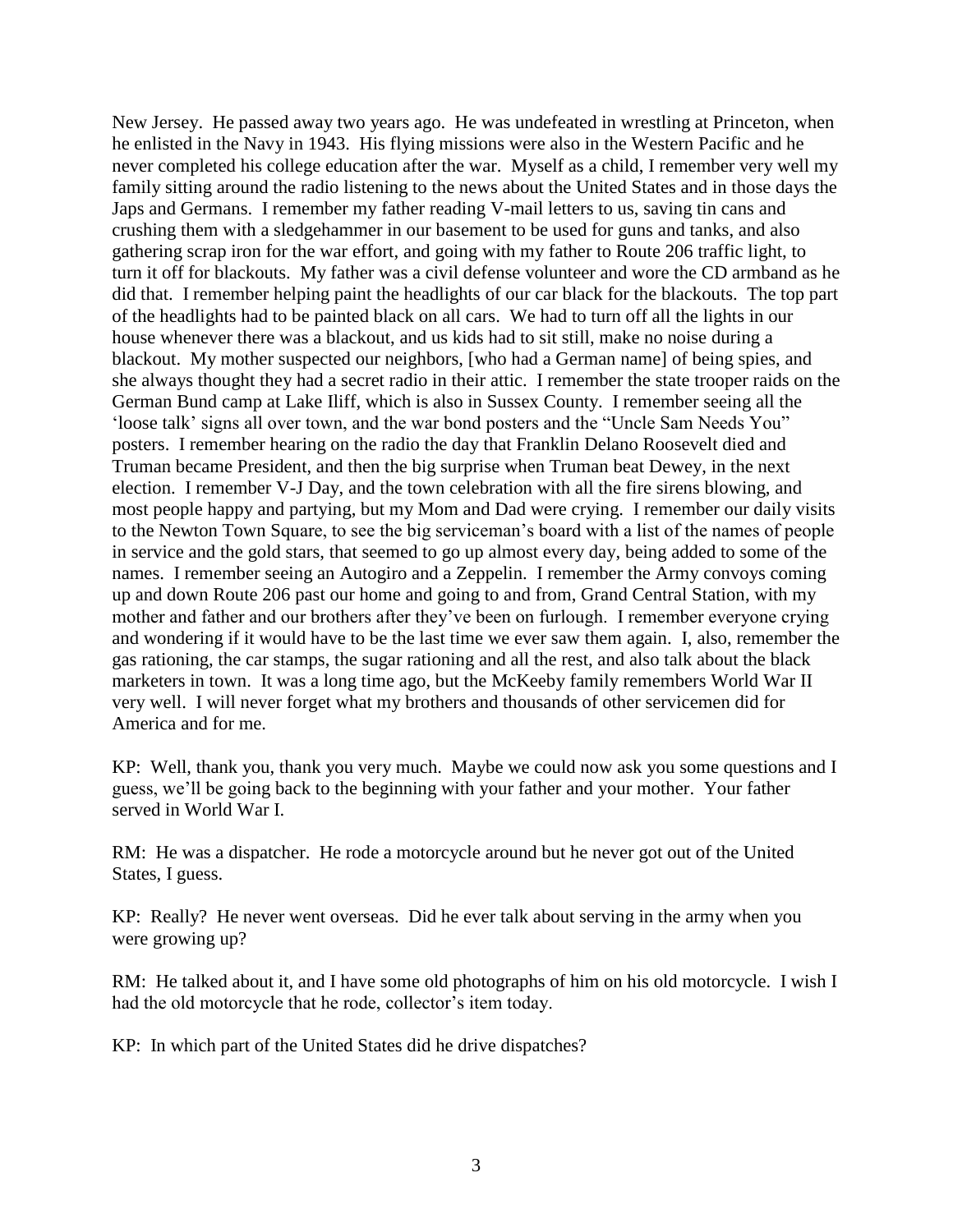RM: He was in the South somewhere, one of the southern training camps. He was in and, the war ended, before his time was up before he got sent overseas.

KP: Did he ever join any veterans' group? Did he ever join the American Legion?

RM: My father was an American Legionnaire, but the surprising thing is neither of my two surviving brothers, joined. They just didn't do that.

KP: Your father never went to high school.

RM: That's right. My father was an eighth grade graduate only but he earned his engineer's license for boilers and he helped build the Becker's Creamery in Sussex County, as a laborer, and then later became the head engineer there, who took care of all the equipment.

KP: Which is great, you need a lot of intelligence; I mean it's a very specific job.

RM: He did very well for himself, yes, he did, without [formal education]. He also was called all around the county to do refrigeration work for the apple orchard people and the Newton Ice Plant ammonia cooling systems. He was the person that everyone sought out.

KP: It sounds like he made a good living, a comfortable living not extravagant.

RM: We were not a poor family. I was very fortunate; we owned two acres of land right off Route 206, with a brook going through, a good place to grow up, with fields all around us, places for hunting and cattle, cows, not cattle, cows we called them in Newton.

KP: Yes, because … Sussex County was still very rural.

RM: Still very rural, but when I drive by now, I see a Newtonian Shopping Center, which used to be hunting fields, and an automobile agency, which used to be the cow fields, and our home was torn down and a gas station sits there now.

KP: How long did your family stay in the home?

RM: I was born there and raised there all my life. My father sold it in the early 1970s.

KP: Did they retire from the area?

RM: My father lived in Newton for a while. My mom had passed away in 1959, and my father died in 1978, but they stayed there. I still have sisters who live in the county.

KP: How did your parents meet, do you know?

RM: I don't know.

KP: Your mother grew up in Sussex County.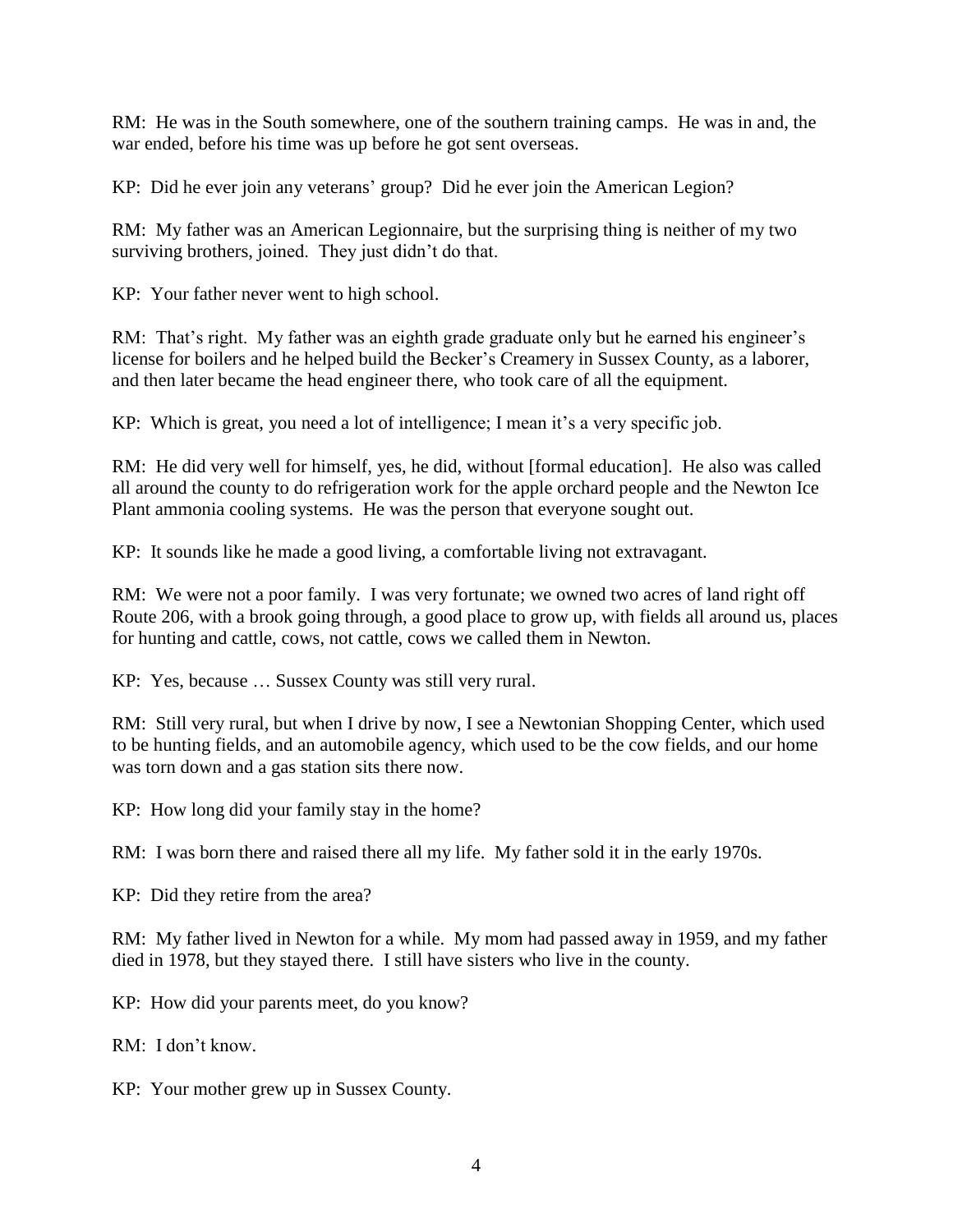RM: They're all natives of Sussex County. My grandfather was born and raised in Sussex County and my mother came from Flatbrook, which is a good trout fishing area by the way.

KP: So, it sounds like growing up, you and your brothers did a lot of fishing and hunting?

RM: It was all around us, so that I could just walk out the back, I could probably see a rabbit before I left our property. We would always see pheasants in our garden, sometimes deer drinking from the brook.

KP: Your mother, it sounds like she had a handful raising eight children?

RM: That's right. If I mention this to any of my students today, they don't believe it when they hear that there were nine children, I had an older brother who died when he was a baby, too, by the way, but those were the times. Most of my friends came from fairly large families, too, in those days. Now, of course we live in a world of family planning, but in those days, children were needed to help around the farm or the home.

KP: It sounds like growing up, even though your father wasn't a farmer, farming was very important to you?

RM: We depended on the farm, of course, the creamery job for the milk.

KP: And your friends in school?

RM: Right, many of my friends were also farmers. You could smell who they were when they came to class. [laughter] Growing up in the farm area was probably one of the best things that ever happened to me. We had good, clean, outdoor fun. It was a big thing to go to town to visit a friend, or even to have a friend come to our house from town.

KP: Even though by today's standards, you wouldn't be that far from Newton, you'd be just ...

RM: Only two miles, but then it seemed further.

KP: Did your father own a car?

RM: He always had a car, yes. We had a one car family, not two like today.

KP: So, in other words going into town was a big …

RM: Going into town was more or less a Friday night deal. Friday night the stores were open late.

KP: And so you'd go to town and go shopping?

RM: We'd do the shopping, right.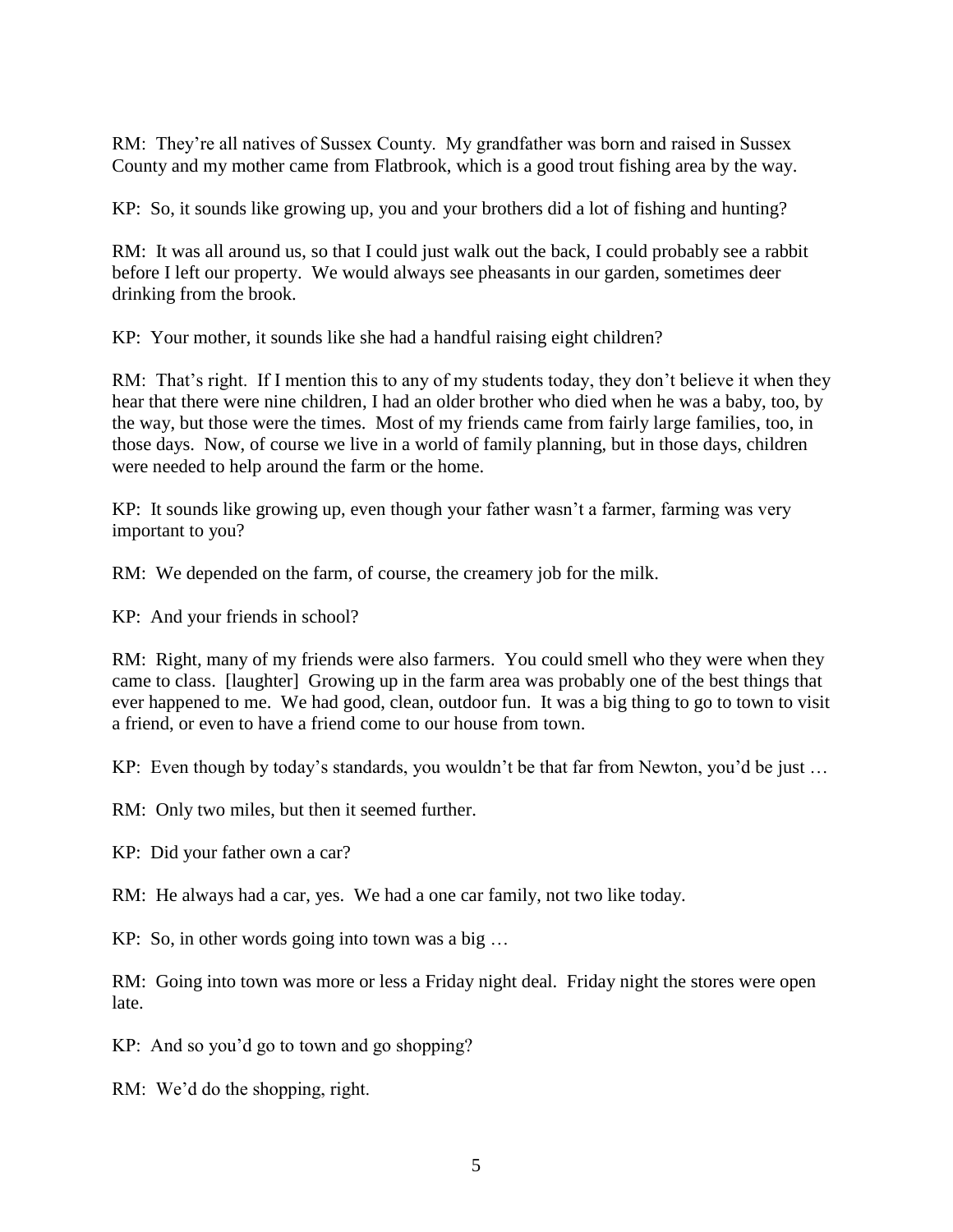# KP: What about movies?

RM: We had two movies, believe it or not, in that little town. The old movie was called the Ranch House, because it usually showed cowboy movies, and the other one was the New Theater, that's where we saw Elizabeth Taylor and those kinds of films.

KP: When you were growing up, you mentioned you could smell the farm kids. How good was the education?

RM: Well, I remember in high school taking biology. Our education was good, I think in many ways. It was not so good in some ways. My biology teacher pulled out a microscope once, and I remember standing in line to look at the scales on the butterfly's wings and that's the only thing I ever saw through a microscope in my high school.

KP: This was high school?

RM: But I thank my coaches from wrestling and Newton, by the way, was the home of wrestling in New Jersey, and our coach just made the National Wrestling Hall of Fame, which is very unusual for a high school coach to be admitted. His name was Henry Boresch. He started wrestling at Newton in 1926 so all my older brothers wrestled and so did I. In fact, wrestling brought me to Rutgers, [on] State Scholarship.

KP: It is sort of ironic that with the one look at the microscope, you ended up studying biology and teaching biology.

RM: I learned to love the outdoors, I guess, by living in the country, seeing the snakes and turtles in the brooks and dragonflies, and insects, and spiders, and getting stung by bees, and that was my background.

KP: You pointed out the weaknesses of your education, for example, your science classes. What were some of the strengths that you saw?

RM: Strengths were, I think, teachers who were really dedicated to us kids. They also knew we were children of war families. They looked out for us. The coaches were excellent, the football and wrestling coaches always looked out for us, and made sure we didn't curse, made sure we didn't hang around with the wrong people, made sure we came to school regularly, but, of course, our parents did that, too.

KP: You were very young when World War II broke out but you were even younger during the last years of the Great Depression. What are your earliest memories?

RM: I don't remember anything about the Depression except my parents talking about it, and how no one had any money. Somehow my father came through it, I guess, he was one of the few people probably to be working then at the creamery, which was a good paying job in those days, in the county.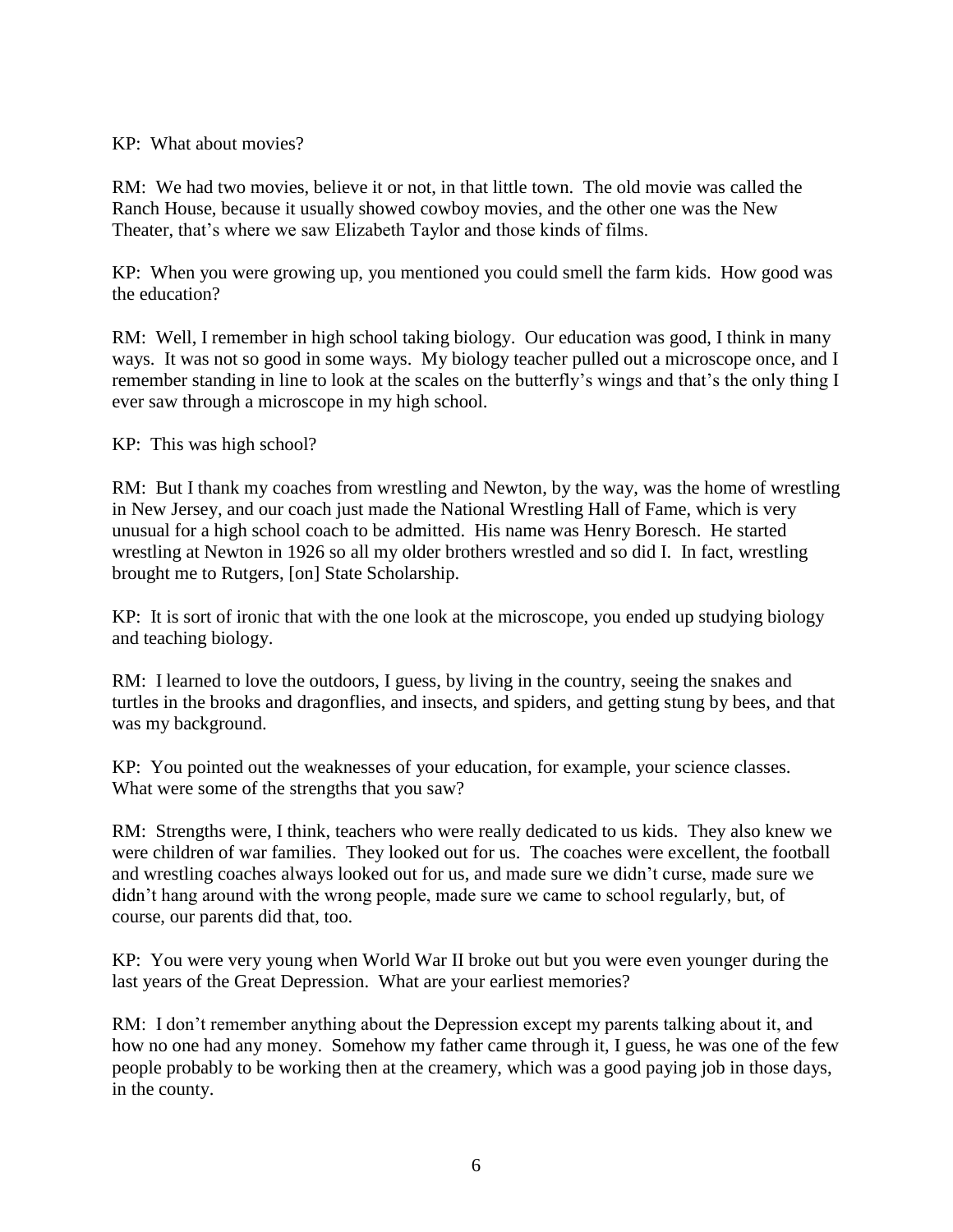KP: Was he paid a salary?

RM: He was salaried, yes but he always was out on the road making extra money because he had a big family. Of course, with all of us to feed, clothe, he was always cleaning oil burners for people, or doing refrigeration work, like I mentioned.

KP: What about your friends? Did you have a sense of them not doing too well?

RM: Well, some of my friends, a couple were killed in automobile accidents in high school. One was killed hunting, by his friend, and one of my friends killed his father accidentally, [while] hunting. His father happened to be the principal of the high school. That was a terrible tragedy, but as far as having trouble, my friends, not too many of us from Sussex County went to college. When I came to Rutgers in 1953, I think, there were two of us, two of us from Sussex County, we came to Rutgers and probably only five or six kids went to college.

KP: Which isn't a very big percentage?

RM: It wasn't very many.

KP: So, really high school was not geared to induce the people to go to college, it sounds like.

RM: Either that or the times were different. Many of the farmers expected their children to stay home a while, and they may have had the ability but didn't want to do it, or else the parents pressured them not to.

KP: What about your family, because you had a brother who went to Princeton?

RM: He won a wrestling scholarship to Princeton. He was undefeated his freshman year. He actually told me he saw Einstein. Einstein came as a visitor in one of their math classes and then through the Navy V-12 program, I guess, he ended up in the service. He enlisted.

KP: But he went to Princeton as a regular student on a scholarship.

RM: He probably stuck out like a sore thumb, but he did all right. He passed all of his classes. He was passing when he went into service. After World War II, though, he just never returned because he got married, number one, and he wanted to make money, so, he had jobs selling. He was a good salesman, and in the county he was well known from his wrestling, and then, of course, everyone catered to the war veterans.

KP: What did he sell?

RM: He sold Packards in an automobile agency and then he sold other kinds of automobiles, Buick, Oldsmobile, at other agencies. Then he got into wholesale furniture, and then he ended up, later, managing a furniture store in town.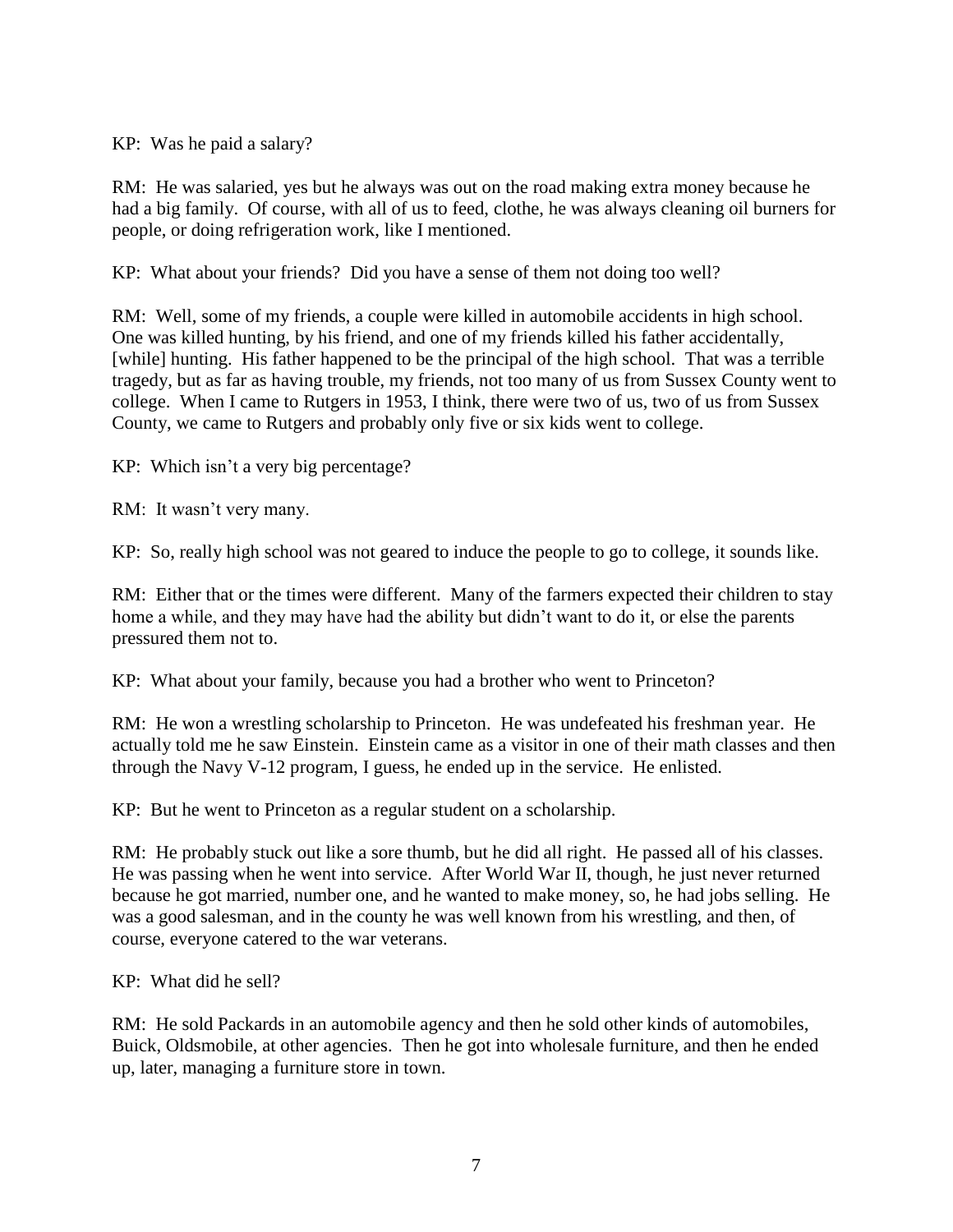KP: Do you remember where you were when Pearl Harbor occurred?

RM: I don't think I really remember, but, I swear that I can remember my mother and father sitting around the radio, with my aunts and uncles, and I was probably six years old, because that was December '41, I swear I remember them sitting there and saying the war has started, when Roosevelt made the announcements.

KP: What did you think war meant as a child?

RM: Well, we would go to the movies and see what it meant. I knew pretty soon what it meant, when I saw my mom crying all the time, and the fear that, when you see your father cry, it's tougher than seeing your mother cry, after my brother was killed. So, by that time … by D-Day, when we found all these out, I was probably nine, or ten, or eleven years old.

KP: Had you ever played war as a five or six year old?

RM: We did, we probably did with our friends, we probably did, we made wooden guns and carried them around.

KP: I mean, you would learn that it had quite a price.

RM: We sure did.

KP: What was your parents' initial reaction in terms of your older brother going off to war?

RM: Well, more on that story. My oldest brother, Benjamin, who was killed, had been shot in the head with a .22 rifle while he was woodchuck hunting and he was not supposed to live. In fact, when he went in the service, the bullet slug was still in his skull and he was denied enlistment in the Navy, and in the Marines, and my mother and father had to sign papers for him and I think that was on their conscience all their life after he had been killed. They had to sign special papers for him to enlist.

KP: And if they hadn't signed those papers he wouldn't have …

RM: He would never have served.

KP: It sounds like he pressured them to sign.

RM: He wanted to go in the service. He was fresh out of high school and Hitler was on the rise and some of his friends had joined and, I guess, my brother, he just wanted to, a young guy, probably [sounded] exciting to him to go in service.

KP: And this was after Pearl Harbor then?

RM: No, this was before; my brother enlisted in 1939. He was one of the first people well trained and ready to go when Pearl Harbor happened.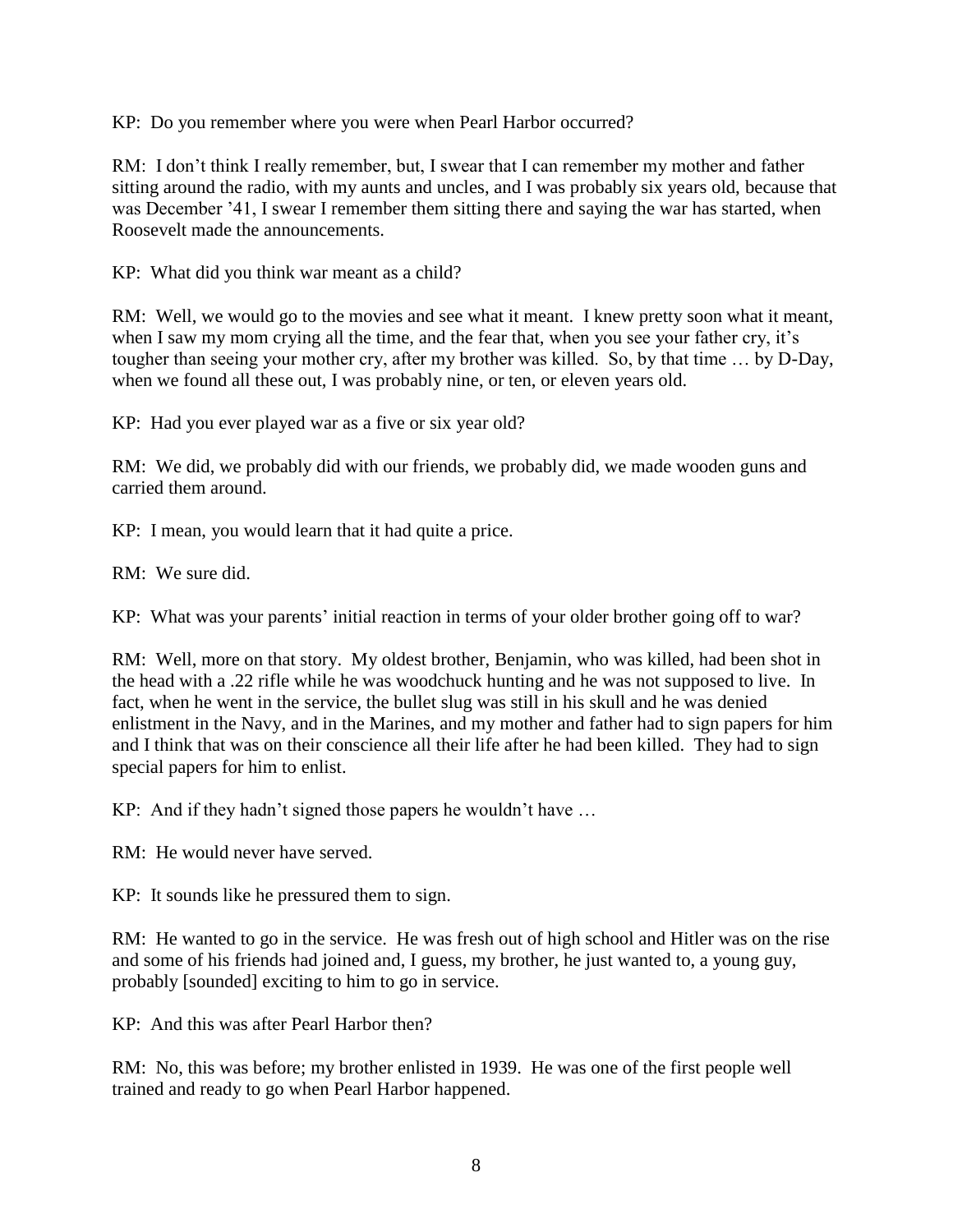KP: Even before the war began, you saw your brother come back on leave?

RM: I remember him coming back, and he'd lift me up and bump my head on the ceiling in our living room, and I remember that he was so big. I was so small and he was so big. He was a big guy.

KP: When your parents signed, they didn't expect the war, did they? Or did your brother expect the war?

RM: I think people sort of knew things were not good in the world. I think everybody knew by 1939, '40, that things were not good.

KP: Speaking on that, Sussex County, more towards Andover, was a real hotbed for the Nazis, I mean, they were out for the Nazis and your mother had suspicions of the neighbor, I guess. Can you speak a little bit on that, what about the neighbor and more about that?

RM: Should I mention the name?

KP: You remember, I mean, that now that you're taking a course in biology.

RM: Their German name was Evertz, I think, and my mother always swore that she thought that they had a secret two-way radio on. She saw light in their attic. She thought they were communicating.

KP: Any basis for that?

RM: Maybe not, and probably not, but that's the way people were in those days, too. You really did have suspicion of …

KP: She didn't have suspicion, because say in the '30s, the Evertz family had expressed a lot of sympathy for the Germans, for the Nazi cause, or that of type of thing?

RM: I don't think they had anything. I think it was just the World War II thing that we were now at war and therefore Germans were suspects.

KP: What about Andover?

RM: I just know as a kid that the State Police raided the *Bund* Camp, and that was a big thing in the history of Sussex County, that they were actually there training. I think they were using wooden guns that they could practice with, march and all.

KP: You didn't know any *Bund* members, did you?

RM: No, no, no way. I hope not.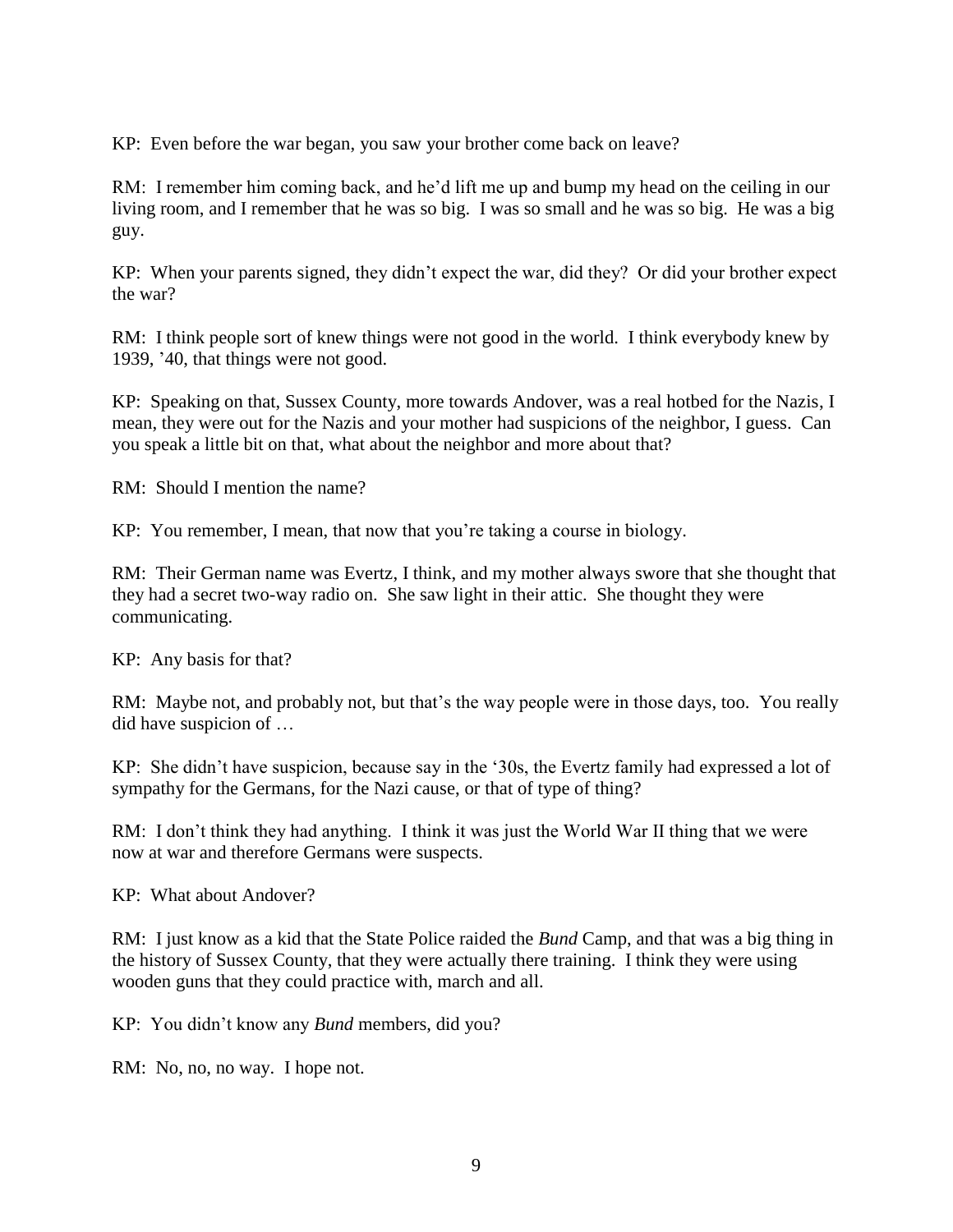KP: I didn't think people have actually known *Bund* members growing up, but so in other words, you knew they were there but they were not in your immediate vicinity?

RM: That's right, but it was a surprise to everyone that they had been able to do that and get away with it, the secret, that no one knew it. The general public didn't know.

KP: You didn't know. You were just surprised?

RM: The State Police raid was supposedly a surprise raid, I think.

KP: Your other brothers, when the news of Pearl Harbor came, how quickly did they enlist and what did your parents think at the time?

RM: My brother, Don, was in the service, since '43, so he probably was just getting out of high school. He was younger than Ben and my other brother, Bob, was another year or two younger. So, he didn't go in until about late '43 or '44, I guess. They were both out of high school then. No, my brother, Bob, was at Princeton. I have their ages mixed up. But, '42, '43, somewhere around there, Don the pilot and Bob the gunner entered the service.

KP: It sounds like your mother was really a nervous wreck even before you learned …

RM: She was a nervous wreck all through the war and always read the letters and always wondered and cried.

KP: Did your family save all the letters that came?

RM: I think, my sister who lives in Florida probably has some and she's our family historian, more or less. In fact, it's only been recently that my brother, Don, has given me some information. He's never talked to anyone, and he had five sons in Florida, and he says that he's written out pretty much in detail things that he can remember for his sons.

KP: It sounds like your two brothers who survived the war, it was a tough war for them.

RM: They were very lucky. My brother mentioned he considered himself very fortunate to come out of there unscathed.

KP: Going back to being a child during the war, you mentioned that there were a number of things that you took part in at the time. What is a child's perspective of the war? What did you figure was your part in the war effort?

RM: We were building the tanks and planes that our brothers would be flying or using. We were going to win the war against the Japanese and the Germans.

KP: So, tell me about the scrap drive.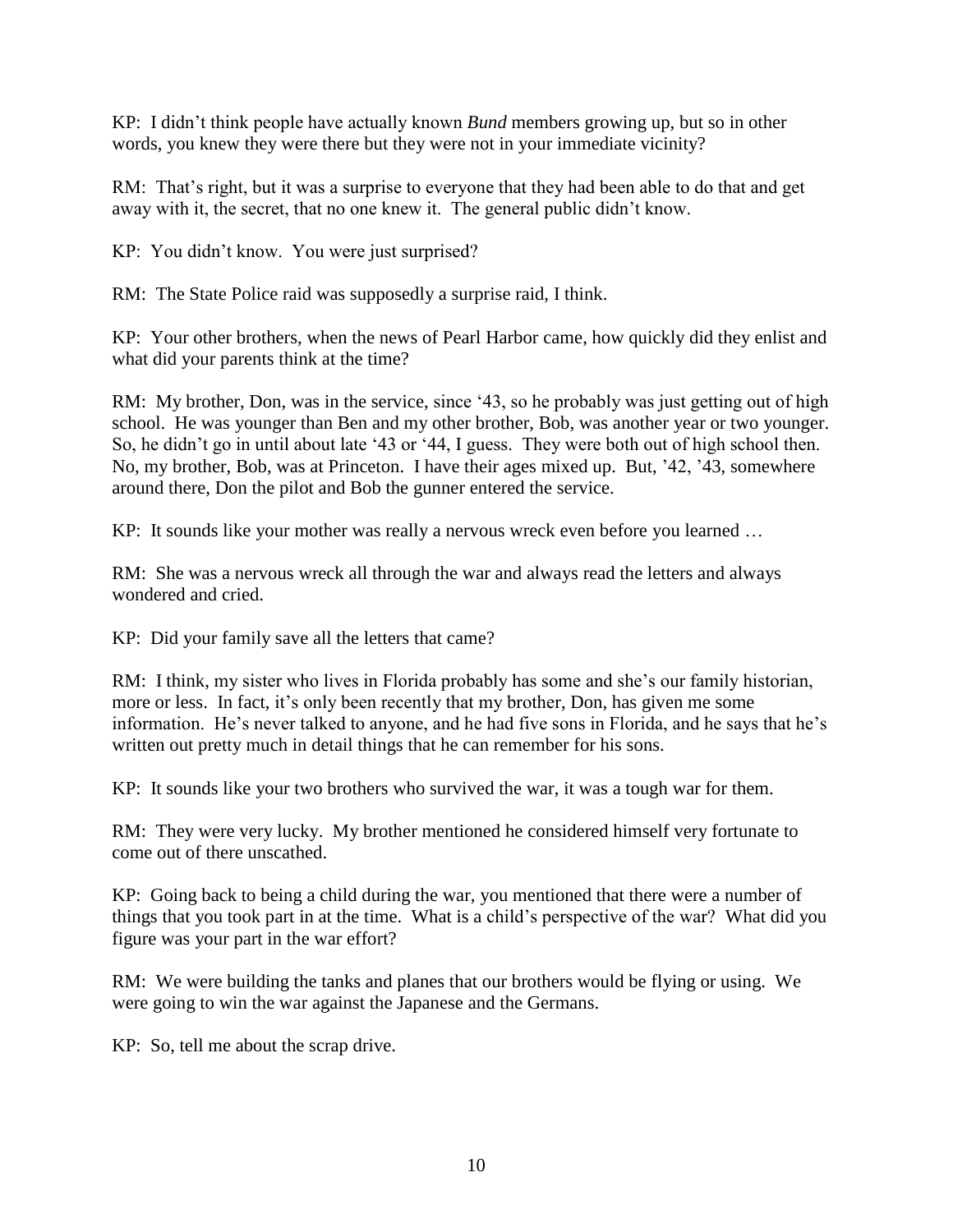RM: They meant a lot to us. They meant a lot to most people. Most people rounded up all the scrap iron they could find. We went to a little dump area we had in our back property and dug up, with shovels and picks, anything we could find that was not rusty, or too rusty, that could be melted down.

KP: What about at school? Did your school do anything special, any fund drives?

RM: There were always war bond drives in the school. Yes, I do remember that very well. Selling war bonds and encouraging students to buy. We had a little, so-called, banking system where we would put so much money a week, whether it was twenty-five cents or fifty cents, twenty-five cents was a lot of money in those days, toward the war bond.

KP: What about any assemblies you remember or any other special programs?

RM: I don't remember too many assemblies, interesting things you ask. No, I don't remember any special assemblies on the war effort.

KP: What about in Social Studies classes?

RM: Teachers would mention the war, and what was happening, and we would get "daily readers." Sometimes we would be called on as kids to see if we had any relatives in service, what their names were and where they were.

KP: It sounds like for you and for other kids it was hard to have your brothers overseas, particularly, when they were in harms way.

RM: We missed them because, to me, they were my older brothers, and, of course, they were my idols. I looked up to them and I remember being with them when they were home, and then not being with them when they were gone. When they were gone it was a long time. It wasn't one or two years, it was four, or five, or six years.

KP: So, it sounds like you were very close to them and then they all of a sudden were gone.

RM: That's right. I was there at home with my four sisters and mother and father.

KP: How old was the oldest of your sisters?

RM: My oldest sister is still living. She is pushing eighty now, I guess, but she's still in good health.

KP: So, she was fairly old when the war began.

RM: She was probably, well, my brothers went in service at age seventeen and eighteen, in fact, and she was probably nineteen, or twenty, when the war began and when they first went in service.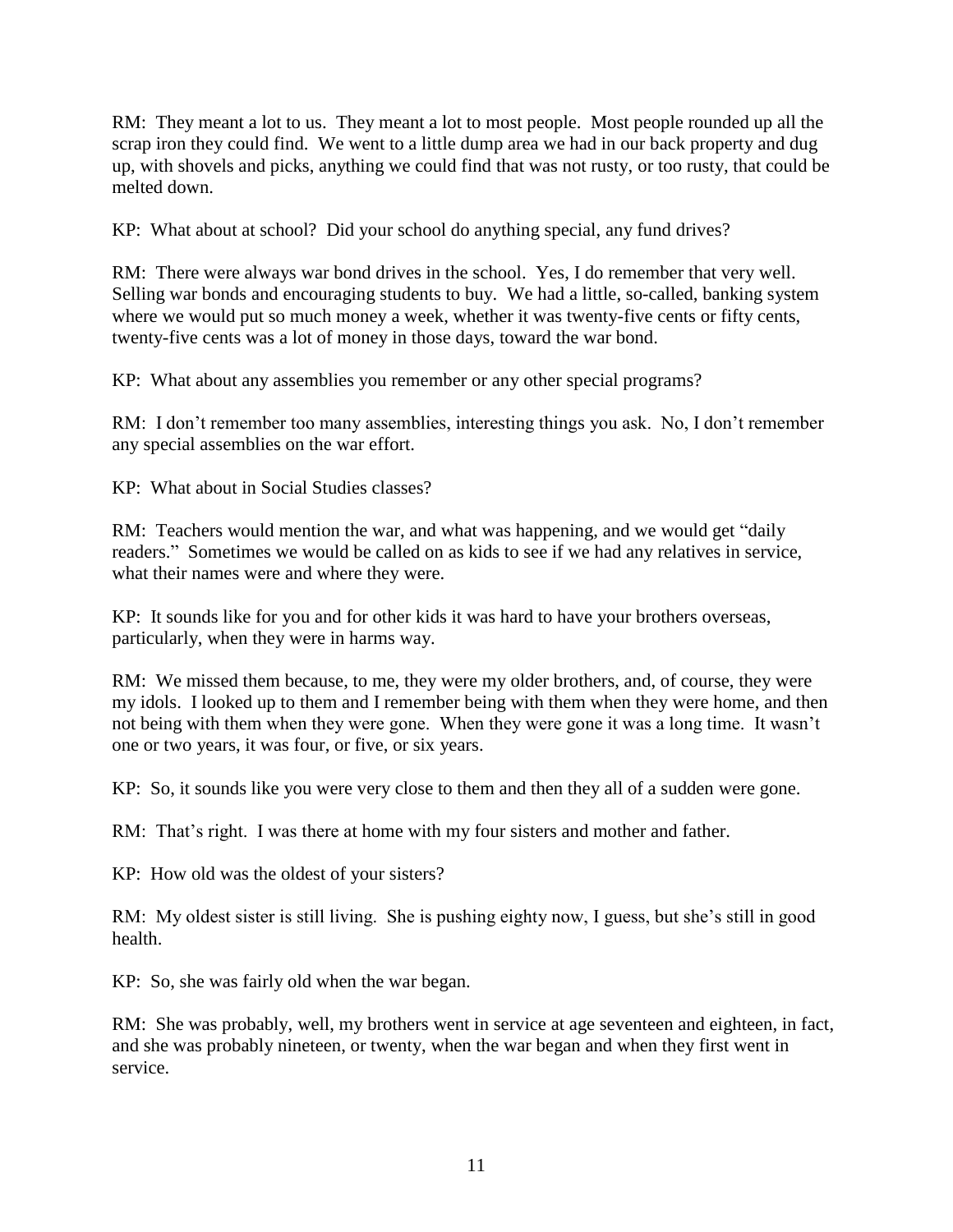KP: What did she do? Did she work, or was she in college?

RM: She worked in a bank in town, in the Newton Trust Company bank.

KP: Your other sisters, were they in school?

RM: Right, my other, one sister is older than me, she was in school and then two other younger sisters were coming along in the elementary school.

KP: So, you had gone from a world where you went out hunting with your brothers and fishing with your brothers, to having just your sisters how did that change your dynamic? Did you try to encourage your sisters to go fishing?

RM: No, but I remember one of my aunts took me hunting once. The first pheasant I ever got was with a .410 gauge shotgun and one of my aunts took me and that was right at that period of time during the war.

KP: Did your aunt hunt, too? Or she just sort of went with you?

RM: She didn't really. I think she just did it to take me.

KP: Just as someone to chaperone you. Let me see if Gerald has any questions.

Gerald Roberts: I was gonna ask you about, I have the book by Mr. Piehler … and they mentioned earlier, about the blackouts, right, and they said … they mentioned lots of things about the town being completely dark … no lights at all.

RM: They tried to make it really dark, that's why the automobiles, when an automobile is on the road it was supposed to stop and turn its lights off, supposed to pull over to the side, and other times, all the headlights were painted black, half way up to the top, so that the beam couldn't shine up in the air and my mother was very strict about us. All the lights out in the house and very quiet, "Don't make any noise," not that anybody would probably have heard it, but it was true that the whole area … was supposed to be one hundred percent black. My father had a flashlight, but he only turned it on to flip the light on Route 206, and then he would stop all traffic and they'd turn their lights out.

GR: So, you'd sit in the dark, in complete darkness?

RM: Yes, and he would pull his car over to the side. I would sit in it in the dark and he would stop cars and make them turn their lights out.

GR: How long did this go on?

RM: It seemed like a long time, but it's probably five minutes, or maybe ten, maybe not that long sometimes, but at least five minutes, I bet, five whole minutes, or ten.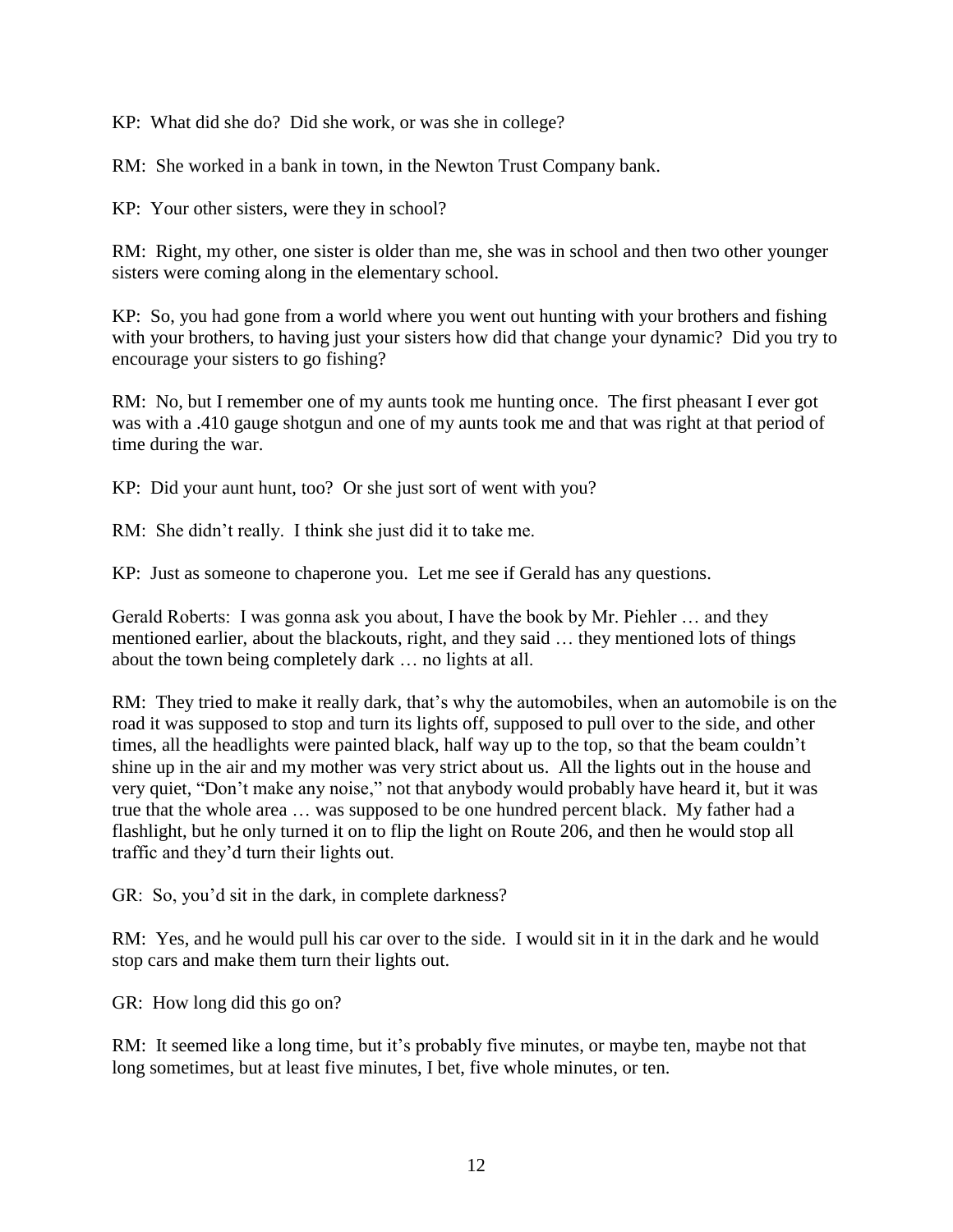GR: I want to ask you about the rationing, did it seem to have a cramp on your lifestyle?

RM: Not real serious, but my father had to watch. We didn't mow the lawn as often with a power mower, which was new to us in those days, and he had an old-fashioned garden tractor with big iron wheels that he had to worry about how much he could use it because he needed every bit of gas. The creamery was three miles north of where we lived, so, he had to travel six miles every day and that added up in the old days and you really could not get gas if you didn't have the stamps, unless you went to black market, which some people did, but our family never did that, but we knew which gas stations in town which were supposedly the black marketers, and people frowned on them, but of course, some people went to them anyway, [and] the same thing with sugar. I guess butter was margarine in those days, though it wasn't much butter, real butter.

PK: You were in dairy country and your father worked for a creamery.

RM: Right, but you know, at the creamery, we got cream and buttermilk and chocolate milk and regular milk, but we never got the butter. That was not one of the products we got.

GR: So, it was just certain products. It wasn't all foods, just like sugar, I guess and the butter?

RM: Sugar was a big thing in the household that the housewife really missed, because without the sugar you couldn't make the cake, birthday cakes, and things like that and we had a lot of birthdays to make cakes for.

KP: During the blackouts, were you scared at all? As an eight year old you could be very scared.

RM: In my mind we wondered. Then if we ever heard a plane, up in Sussex County we didn't see that many airplanes, and if we did hear one at night, or whatever, we would wonder if bombs were going to drop, and, of course, reading in the newspaper about the New Jersey Shore, and the sinking of the U-boats, and the oil along the beaches, this really had us scared. As a child, of course, you know your mind really goes wild with that kind of stuff.

KP: So, what kind of scenarios did you envision? I guess some people who lived by the Shore thought that German saboteurs would land.

RM: Just wondered if there was going to come a marching army and take our house away, or shoot us. We really did wonder that as a kid and most people, I guess that I know, don't realize how close America came to real problems.

KP: How much of a shock was it to get a telegram that your brother was killed?

RM: It was a big shock. I can remember exactly each time. The first time when we got the missing telegram, we had been to an amusement park near Netcong and near Lake Hopatcong, it was called Bertram's Island and we came home from there and the telegram was stuck in our door. Then, of course, that was the big terrible thing but then my family had hope. Everyone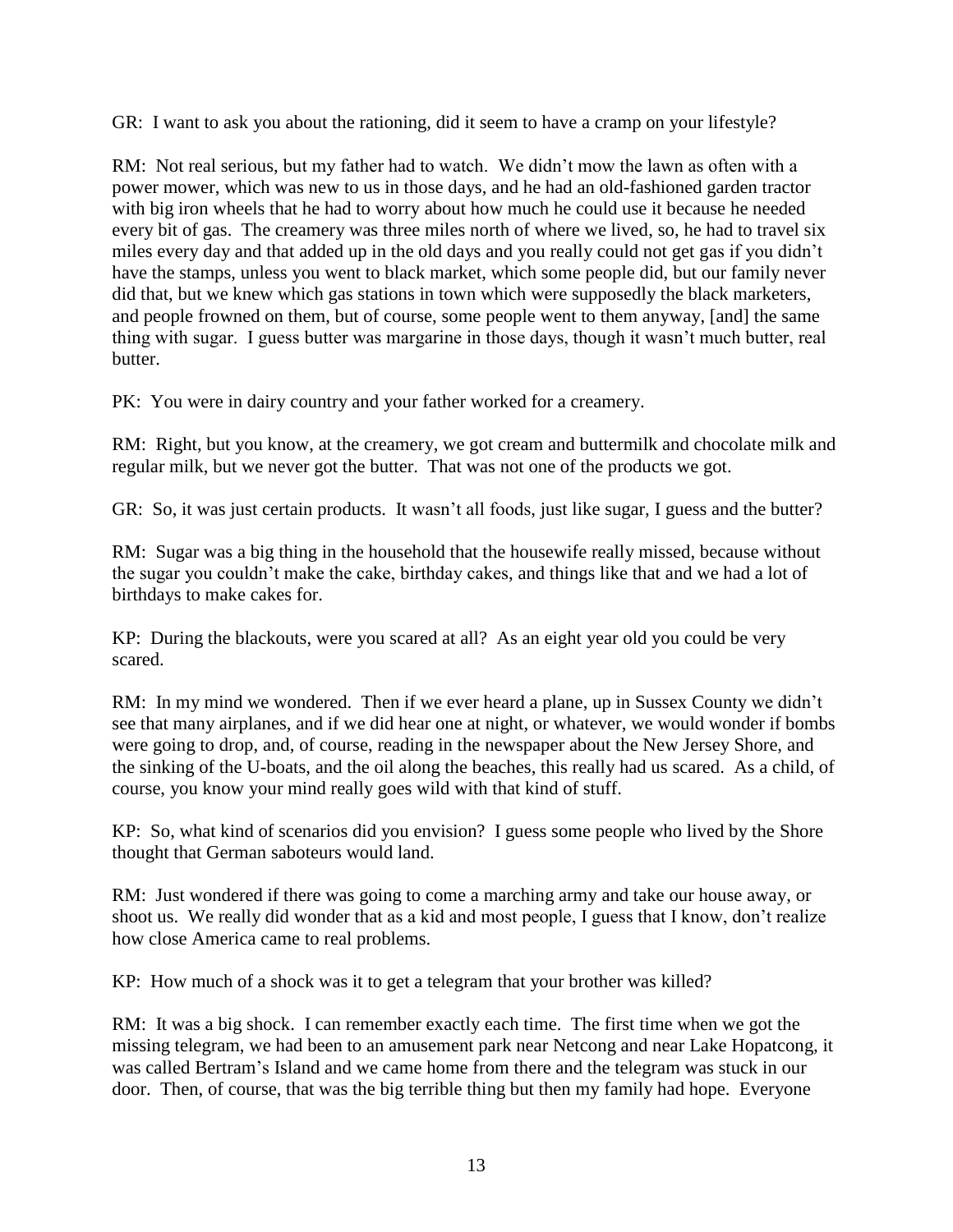was hoping, "why, he's okay. He's really okay. He's just missing," but then, I guess, it was a while later, almost a year, before we knew for sure that he had been killed in the Normandy invasion, I guess. I came home from school, and got off the school bus, and my mother said, "Benny is dead." I thought she said "Betty" which was my oldest sister's name and I didn't understand what she was talking about, but she was saying "Ben" or "Benjamin," and then she said, "Look on the table," and I saw the telegram.

KP: So, this was, D-Day was in June, and you didn't get …

RM: We didn't know for quite a while.

KP: A year.

RM: I think it was, I may be wrong in the time span but it wasn't right away. It wasn't a matter of weeks, or a month, or two. It was quite a while. [Editors Note: The telegram notifying the McKeeby's of Benjamin McKeeby's death was dated July 1, 1944]

KP: So, there was a fear because he was missing, but also hope that he was missing and he'd be alive.

RM: He'd be alive, right.

KP: Which probably made it even harder in the end.

RM: Another interesting twist of the whole story. I just talked to my brother in Florida, who was the TBF pilot. When he was at Penn State, it turns out one of his fraternity brothers came into his room and saw the picture of my brother, Ben, the paratrooper, and said, "I know him," and he had also been a prisoner at the same place where my brother had been killed, which was St. Lo, France and my brother did give me his name; his name was Munson. He just told me that this morning and I remember he told me that once before. I have forgotten the details of that, but here my brother ends up being a fraternity brother with a man who had served also in 82nd Airborne Division as a paratrooper and had known my brother during the war. Had made several jumps with him.

KP: Being a paratrooper was very dangerous.

RM: That's what I'm told today and I know from watching the historical films of World War II and the 82nd was always there doing the job and, of course, the Patton movie.

KP: You mentioned both in your pre-interview survey and your talk that really, in other words, you lost your mother because of World War II.

RM: I ended up living with my aunt for a while, just because they felt I needed somebody, to keep her eye on me at ten, eleven, twelve, thirteen years old going into high school, and all, after that.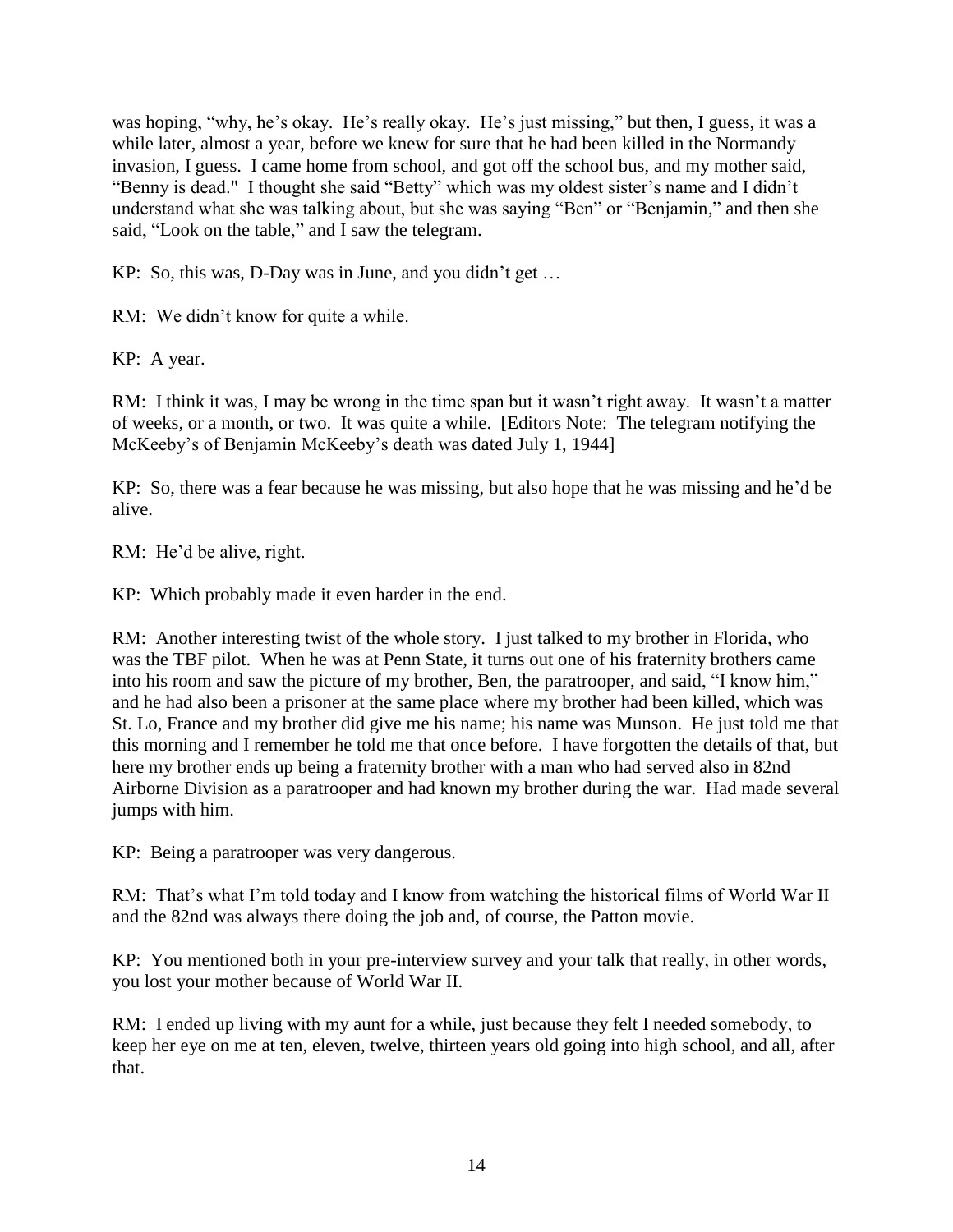KP: You mentioned your mother was institutionalized. How long was she institutionalized?

RM: She was in and out several times. She was in sometimes for almost a year. They even did the old-fashioned shock treatment on her, which probably made her worse rather than better.

KP: What they knew about mental illness is not as good as today, did she ever get cured, or did it haunt her until she

RM: I think it haunted her right till the time she died. That was another thing, I always hoped for during World War II, I always hoped that my brothers would come home, and I always hoped that mother would be better, but she never really was. She, of course, received checks, money, after my brother was killed, and she always referred to it as blood money, and she hardly would ever spend it on anything. So, those were tough times.

KP: It does sound like your mother was a casualty of the war.

RM: Yes, she was. She certainly was. I'm sure my father was, although he didn't show it.

KP: Your father seldom cried it sounds like.

RM: I never saw him cry except once.

KP: And that was when you got the telegram?

RM: The second telegram, and I caught him crying behind our garage.

KP: You said that he didn't show it, but were there scars that he'd left? It must have been hard to have your mother, his wife have to be in [a mental hospital].

RM: He would always talk about the war with his friends, and all, and I'm sure that it was always on his mind, and signing the paper, especially when the older brother would never have had to serve, not with a .22 bullet slug in his head.

KP: I mean, they had almost lost him before the war and now …

RM: Right, right, but he just wanted to go so bad they decided they had to let him do it.

KP: Gerald, I may have cut you off before. Do you have other questions?

GR: I was just going to ask you if you felt your mother felt any resentment towards the Germans, the German people?

RM: I'm sure she did. My mother didn't live that long actually. Of course, 1959 is a while, but she felt resentment against the Red Cross and Roosevelt. She blamed Roosevelt for getting us into the war, and, of course, it really wasn't his fault as we know today, and she blamed the Red Cross because they didn't send back some of the belongings that were my brother's for quite a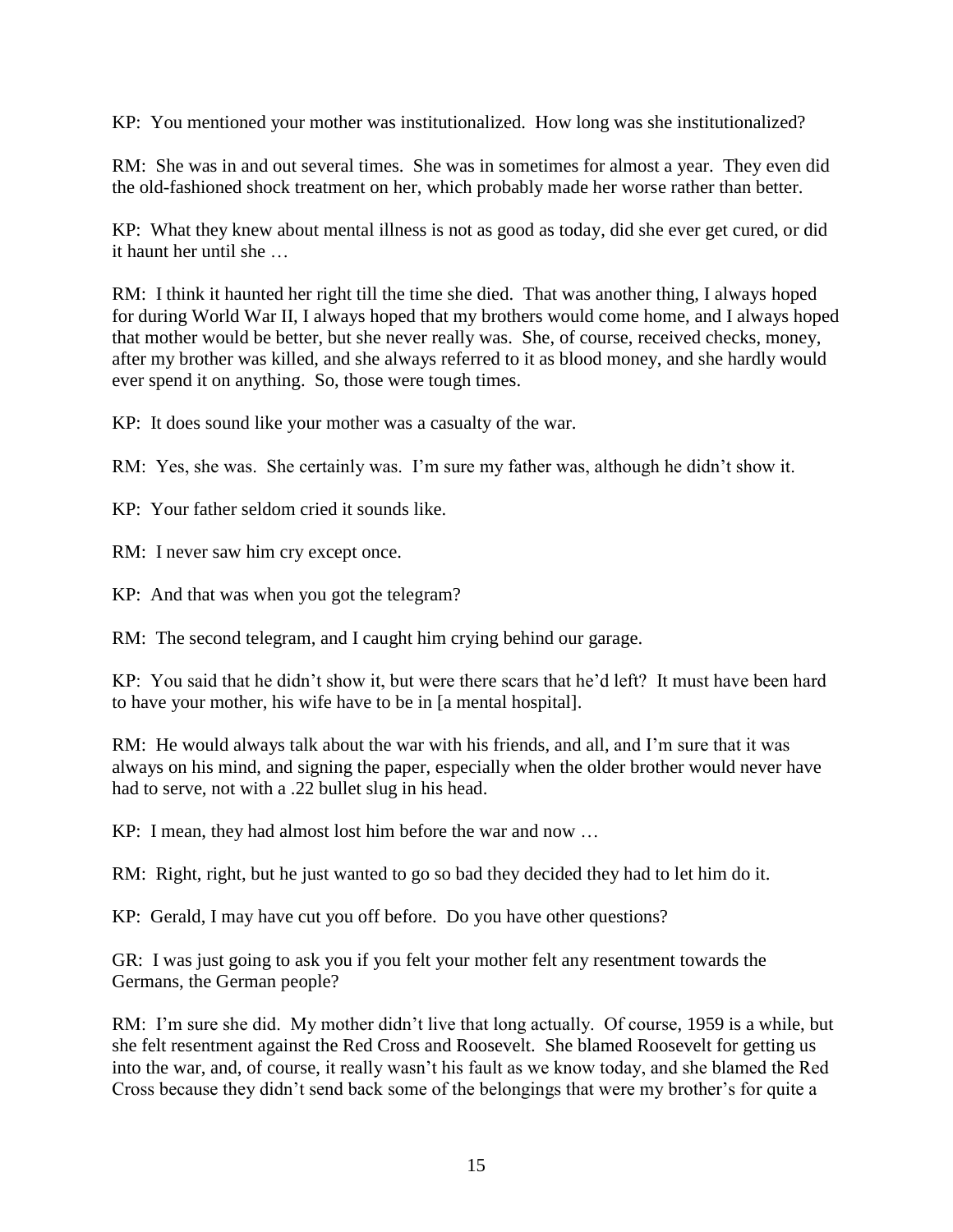while. We did finally get some things back. One was a German Luger pistol that he had and some personal belongings. I have his memorial flag and dog tags at home.

KP: Does your sister have the correspondence from him?

RM: She has the other correspondence.

KP: What would your brothers write to you, from your memories of them, at the time?

RM: Actually they didn't write to me, I would write to them about ...

KP: What would you write to them?

RM: "Get a Jap for me." These are things you did and the word "Jap" was a common word in the newspapers and in everyone's language. That's just the way it was. In fact, my wife gets a little mad at me today if I happen to use that word, when I'm driving down the highway or something, but that's something that was ingrained in me and, of course, I learned to get along with all kinds of people in teaching biology at Junior College. I don't give it a second thought anymore.

KP: It sounds like the Japs were real enemies.

RM: Well, in the movies we saw as kids the Japs were the ones that tortured the Americans and of course, history has proven that they did do that, too, where, supposedly, the Germans weren't so bad for torturing.

KP: What did you think of the Germans as an enemy?

RM: I really didn't understand it. I just knew who Hitler was and he was a bad person, and people somehow followed him, and I couldn't understand why people like us, with the blond hair and blue eyes, were doing this to each other.

KP: It sounds like, as a ten-year-old, the war is very confusing in some ways.

RM: It was very confusing, yes, it was. It was understood [as to] what was happening but it was confusing as to why it was happening.

KP: During the war, did you have this notion that you would serve in the military? Did you feel that this was something that would be part of your life?

RM: Yes, I did, and I'm glad you asked that question. In fact, I was very lucky not having to serve, but, also, I had two living brothers who told me never to volunteer. My two oldest brothers said, "Do not volunteer. If they draft you, that's one thing, but don't volunteer."

KP: Really?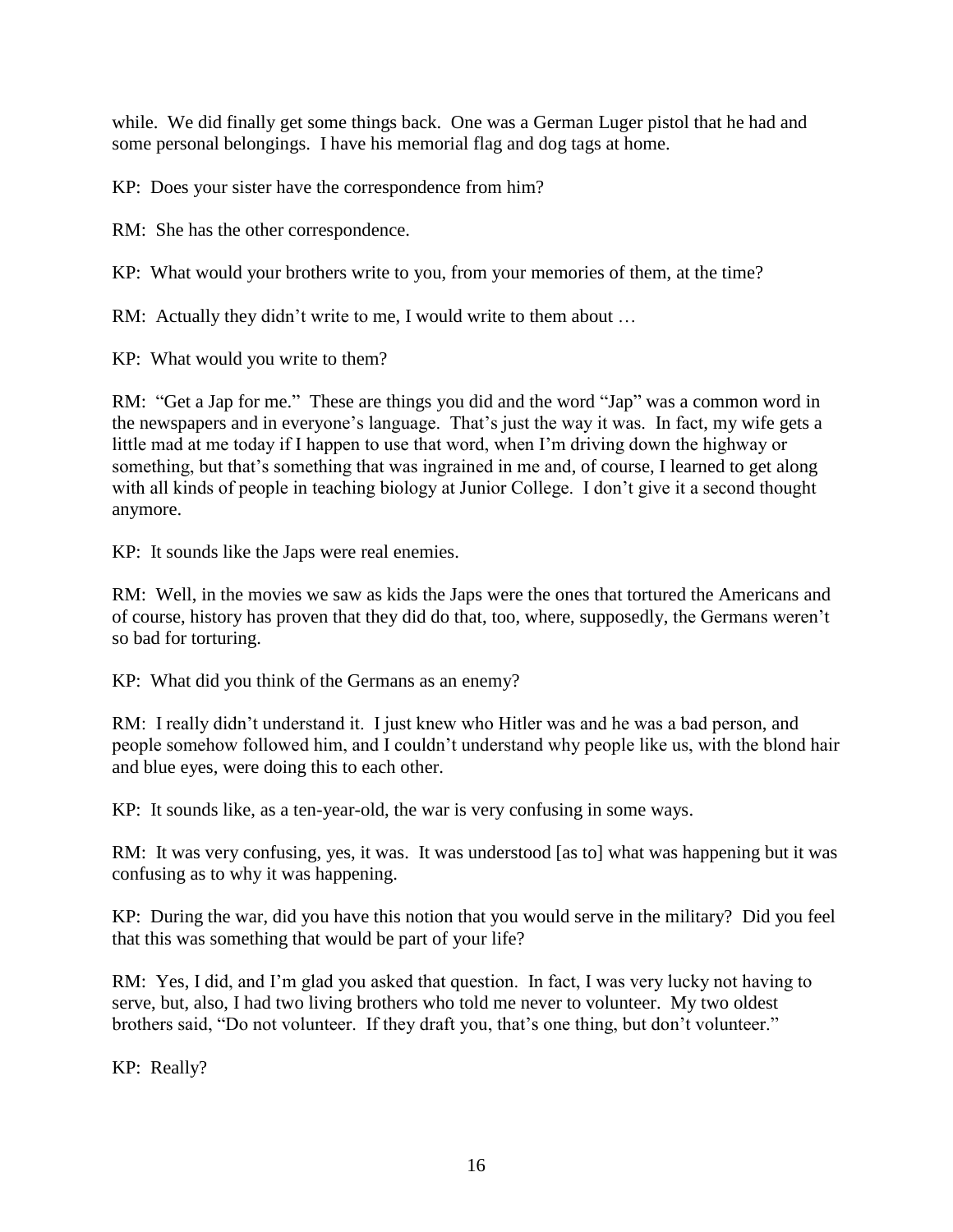RM: Because of their experiences. So, what happened was I started teaching in '57 and Russia put up the first *Sputnik*. I came out of Rutgers, I was in the Air Force ROTC and then I dropped out after the first two years, and took my chances for a draft. I was 1-A of course. I was 2-A, 2- S; I guess it was when I was in school. Then when I came out of Rutgers, I was 1-A and I figured I would never finish my first year of teaching. I took a teaching job at Rahway High School in 1957. I figured I'd be in the Army and get the two years over with and I'll be out. When Russia put out the *Sputnik*, and it wasn't too long after that, while I was at Rahway, I received a letter that all science and math teachers were deferred until final notice and I was just lucky they never took me. Then came the Cuban [Missile] Crises in the '60s, and I was 1-A again, for a short while, and then for some reason because I was teaching, and I was married, but I didn't have any children or anything, by that time, they still didn't, I never was called. So, I was just lucky, a lucky person, I guess, not having to have served.

---------------------------END OF SIDE ONE, TAPE ONE--------------------------------

KP: Not only did you grow up during World War II, but the war would end and your surviving brothers would come home, but then, while you're in high school, Korea would break out, so, you might well have thought that this is inevitable, like your father, like your brothers.

RM: By now I know it's inevitable. One of my fraternity brothers, Chi Phi, at Rutgers was killed in flight training in the Korean War. One of my wrestling teammates, you may have heard of him from here, a very famous person, John Dramesi, was a Hanoi prisoner for six years. John was a tough guy. I wrestled with him on the wrestling team, and John was a tough guy. He came back and he was head of the Veterans' Affairs for New Jersey veterans. He was fired and I forget which Congressman fired him but one of them, after a couple of years. He was fired by one party because he went to a rally for another party, but John Dramesi, he is still around and he's a tough guy. John came through Hotel Hanoi. He wrote a book, by the way, called the *Code of Honor*, have you ever heard of that one?

KP: It sounds very familiar.

RM: You should read that because he explains how, he tells you the whole details on how he was tortured, and how they communicated with each other, at Hotel Hanoi, *Code of Honor*. I have the book. I think I have it home. I could even send it to you if you like to read it.

KP: I also think Rutgers should have or if it doesn't I'll suggest that to the library.

RM: Get the press. He wrote it. Also I was gonna mention something else there. One of our '57 members whose name I just saw, I can't remember, is listed at the Vietnam Memorial.

KP: Oh, yeah, that's right.

RM: But I was very fortunate in that area. I never did volunteer. My brother said, "Don't volunteer."

KP: It sounds like, as a kid, you would have that sense.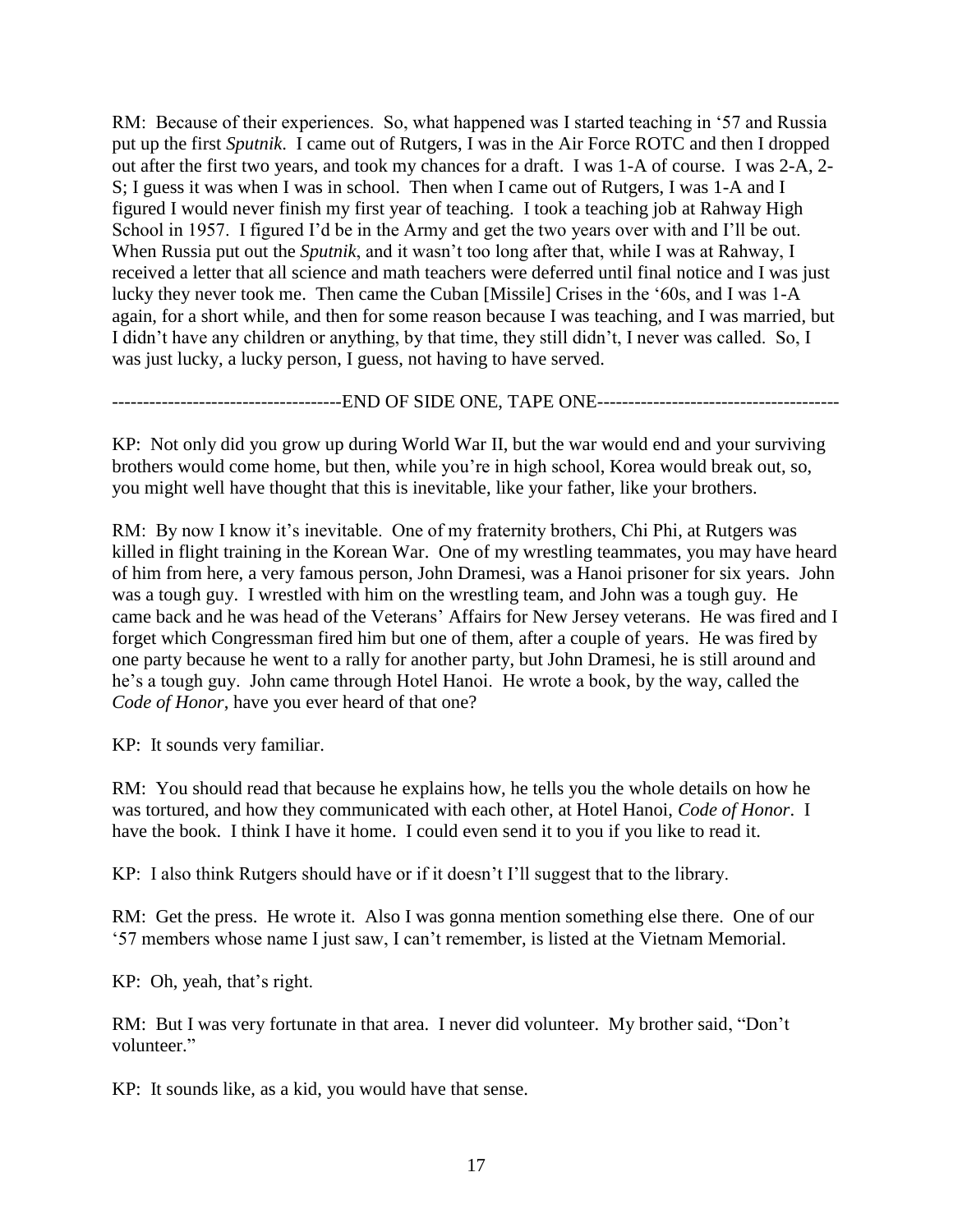RM: I think today, I have a fear, a guilty conscience, a little bit of a guilt, that I probably should have, like my brothers did. I guess maybe the times were different and things happen that I didn't. I started teaching. Got into the groove of teaching. Then was married in 1962, I guess it was, and pretty soon I was old enough they just didn't ever ask me.

KP: Growing up, did you join any organizations like the Boy Scouts?

RM: Oh, the Boy Scouts for a short while.

KP: What about the 4-H?

RM: We had 4-H, that was a big thing in the country, but I never was a member, but it's a good organization, I would…

KP: You would go to the fair?

RM: We always had a Sussex County Fair. I'm active in the Middlesex County Fair now. My wife and daughters have all put items in the fair, almost every year for the last ten or fifteen years, so, we are still country people at heart.

KP: Even though you live in East Brunswick?

RM: East Brunswick and teach in Union County.

KP: Growing up what did you think you'd like to become?

RM: Somehow I always thought I would like to be a teacher.

KP: Really?

RM: I don't know why, but I just did. I think out of respect maybe for my, teaching and coaching, I think that's what I thought, because I loved my high school coaches. They were good to us, and they watched out for us.

KP: You wrestled, did you participate in any other sport?

RM: I played high school football. I was fortunate enough to become a member of the Sussex County Sports Hall of Fame. About five years ago I was inducted. So, whenever I go to a New Jersey Cardinal's baseball game, it's at the baseball stadium now. In fact, if you ever go to the New Jersey Cardinal's baseball stadium, it's right next to the creamery where my father worked. It's still called The Creamery but it's an office building now.

KP: When did the creamery go out of business?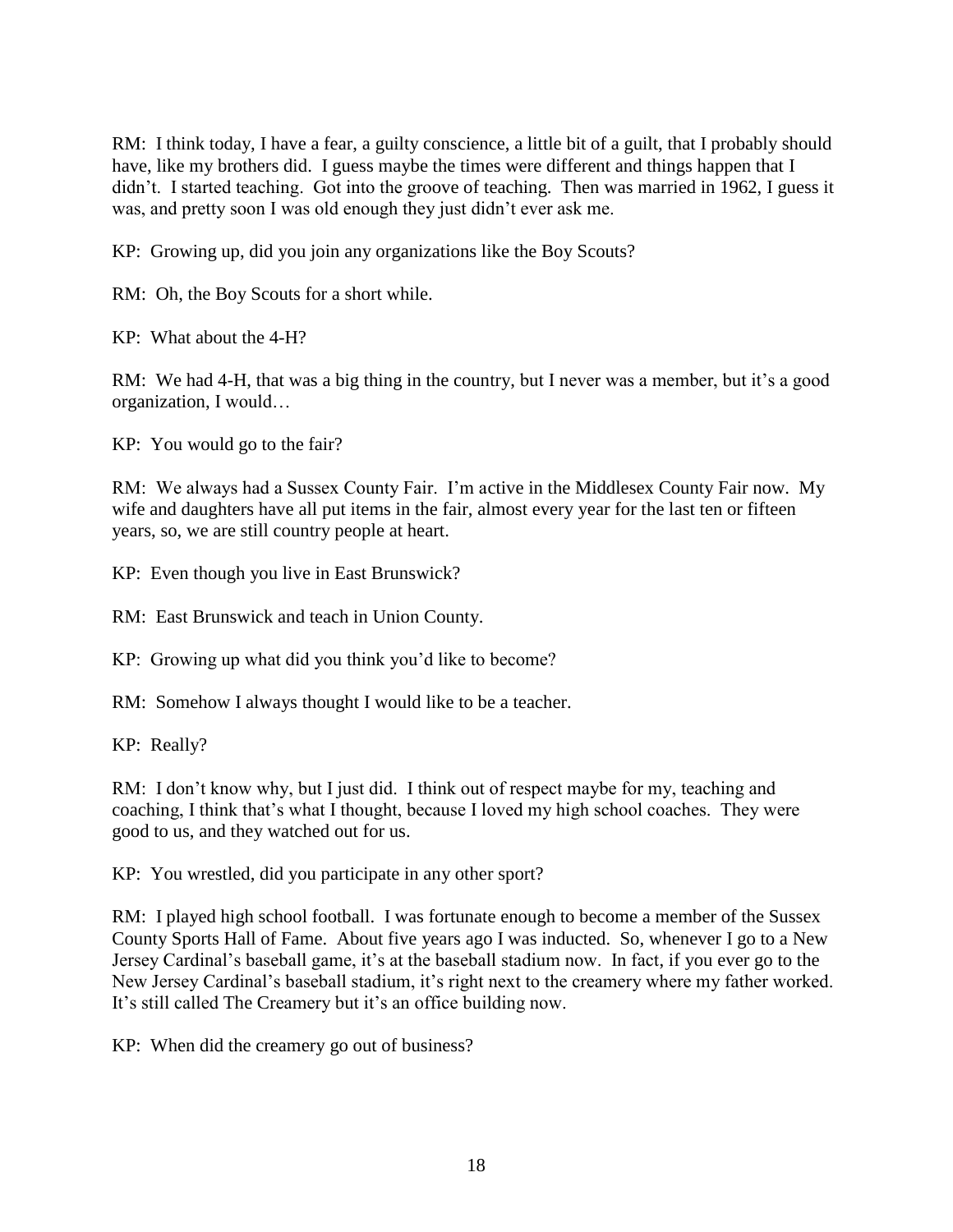RM: Mid '50s. My father managed to retire, I think, the year that it closed up. There are no more creameries in Sussex County.

KP: Really?

RM: Most of our New Jersey milk, if there are enough farmers around, goes to Pennsylvania.

KP: How interesting, because I went to Washington Township, at Mount Shirley and I came across a creamery that was still in operation and also a dairy store for farmers to buy and sell.

RM: Maybe in Warren County, there may be one or two left, but not in Sussex County.

KP: Not in Sussex.

RM: No. There were two creameries. There was one, my father worked for Henry Becker, which was at Rosses Corner, which is where the baseball stadium now is and then there was another creamery right up the road from our house, right on Route 206, that was the new creamery we called it. Becker's was with the old creamery. When I was a kid in high school, there were more cows than people at Sussex County. That's true, but what a change, the farming land has been sold off and like I said, for shopping centers and …

KP: Because, even though Sussex County compared to other counties is still very undeveloped, it's for you, if you go back …

RM: I see many, many changes, right.

KP: Did you see any changes in Newton and your surrounding area caused by the war? Any defense factories, or influx of new people, or did it really remain an agricultural place for you?

RM: My aunt worked for a mill, Darlington Fabrics, and, of course, during the war they were doing a lot of, I guess, uniforms and other war clothing. There was another fabric company on the other side of town, Printworks Company and I think they were war effort also, for a while. Both of those factories are now just closed down, nothing.

KP: Did you ever take any boarders in during the war?

RM: No. We had too many kids.

KP: Even with your brothers all gone.

RM: Even with them all gone, right.

KP: I guess one of the inevitable questions for anyone who lived in the States, were V-E and V-J Day very memorable days for you?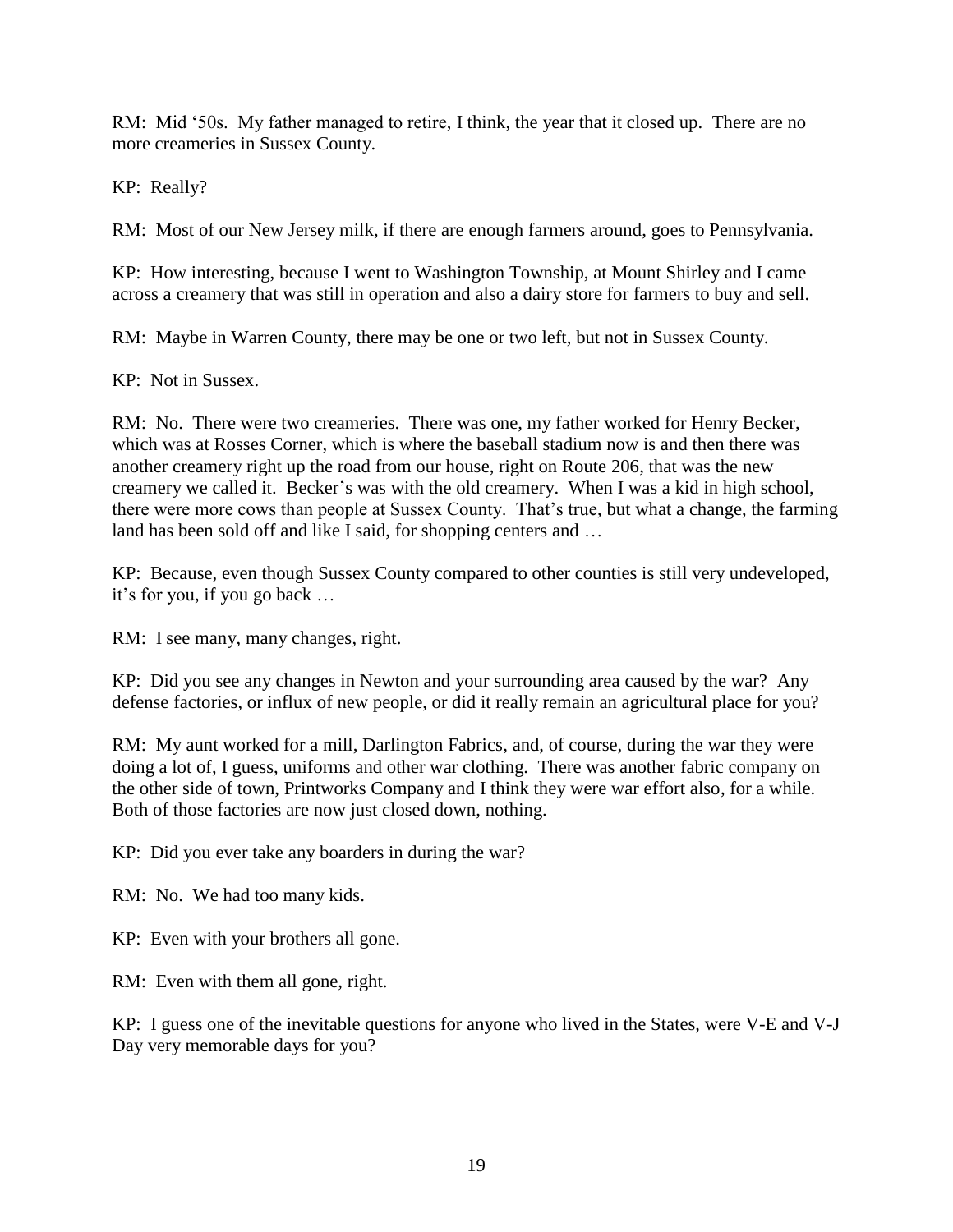RM: Right, [there were] sirens blowing and my parents crying. Most people were happy the war was over and everyone was celebrating in the town square, and all, but for us it was a sad time. I was, I guess, mixed sad and happy, but mostly sad in our house. We were glad our other brothers are coming home.

KP: When did your brothers come home, their homecoming?

RM: I don't think it was until 1946 when both of them, or maybe '47 for one, depending on when they had enlisted. They had to put in their four years, I guess, before they could come out. I remember the first thing my brother, Bob, did when he came back, he was a belly gunner, bought himself a zoot suit with big … baggy pants and a big watch chain.

KP: Which in Sussex County must have really been out of place.

RM: He was a girl's man right after World War II. He got around to meet the girls.

KP: They must have been viewed by the community as being heroes.

RM: They were definitely heroes, yes, they were. They could get anything they wanted.

KP: So, would people, in a sense, buy them meals when they were in restaurants?

RM: I don't remember having that happening, but I'm sure it did. I know people took care of my brothers, I know that favors were done for them, here and there, and everywhere.

KP: Because you mentioned one brother went into business, he didn't go back to Princeton.

RM: He went right into sales; he wanted to buy a home. He bought his home on Lake Mohawk, which is more than the average type of home.

KP: Yeah. I know Lake Mohawk is a very nice.

RM: In fact, my nephews have his home now and I still go up there bass fishing. I was up there a couple of weeks ago. Very pretty lake, very pretty homes.

KP: Now, you mentioned he was a salesman, and because he'd wrestled he was widely known.

RM: Right. He was widely known. That helped him in his sales.

KP: What did your other brother do after the war?

RM: My brother Don, the pilot, he taught at Washington High School, agriculture. He majored in agriculture at Penn State and graduated. [There is] another interesting story with him. When he was in the Navy, he wrestled, and his coach was Charlie Spiedel, who was the Penn State wrestling coach. So, that's how a Sussex County boy ended up at Penn State, and on a scholarship, too. He wrestled for the Navy, and he wrestled for Charlie Spiedel, at Penn State,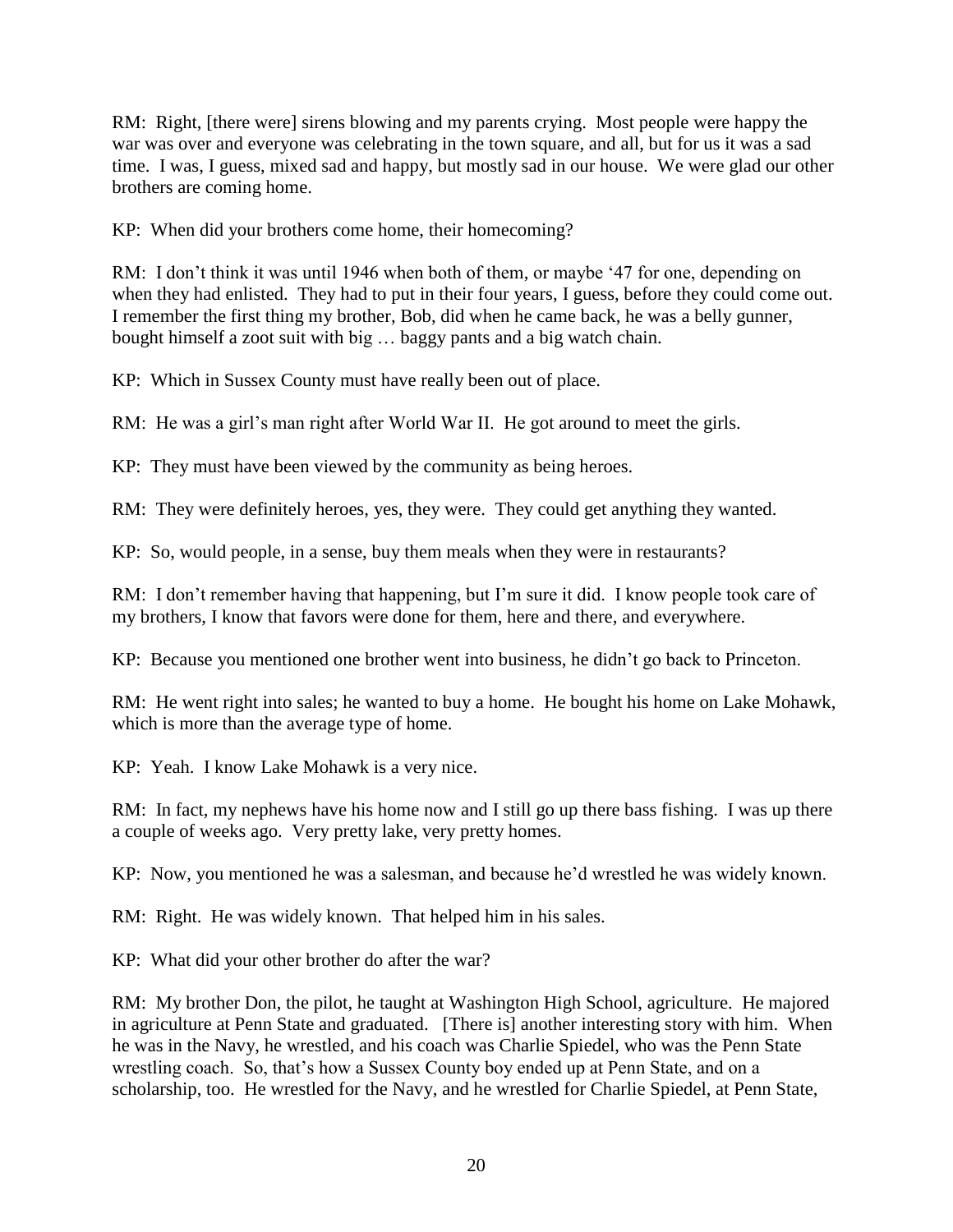on the varsity wrestling team. [Don's assistant wrestling coach at Annapolis was Gerald Ford, past president of the United States and Charlie Spiedel was the Navy head coach.]

KP: So, in other words, he didn't just go to Penn State because of the GI Bill?

RM: No.

KP: But because he had in a sense been scouted.

RM: Right, right. He was scouted in there by the wrestling coach. Then he taught agriculture at Washington High School for a few years. Then he came to Newton and bought a house, and taught agriculture there for a while, and some science, and then he finally moved to Florida about twenty years ago. He taught science down there for a while and now he's retired, still living.

KP: It sounds like you had quite a bit in common with him in terms of sciences, interest in science.

RM: Right. In fact, he had sent me articles from Florida and I post them on the board at the County College and he's gonna send me a live tarantula, although I don't want one, and I send him things down from New Jersey once in a while.

KP: After V-J Day, the war had been very distant, but then you have the Cold War starting while you were still in high school. What did you know of the Cold War before coming to Rutgers?

RM: Not a whole lot. I just knew that when the first *Sputnik* went up, the world heard a word they never heard before and that was the word, satellite. Also we knew that we were not probably the strongest nation in the world anymore and we were scared of Russia and what Russia might do.

KP: We're talking about the time you really thought the United States might be threatened by Russia, it sounds like you assumed the United States was the strongest?

RM: The whole world looked up to the United States pretty much, I think, after World War II. We were not in the situation we're in today in the eyes of the world.

KP: When the Korean War broke out, did you think that might be a war that you might be going into after high school?

RM: Positively. In fact, only the *Sputnik* and the National Science Foundation were the reasons why, I think, I was never called. I thought I would never get to finish that first year teaching.

KP: What about your fears that your brothers might be called back? Was that a fear at all? Not that it was necessary, or a rational fear but at the time?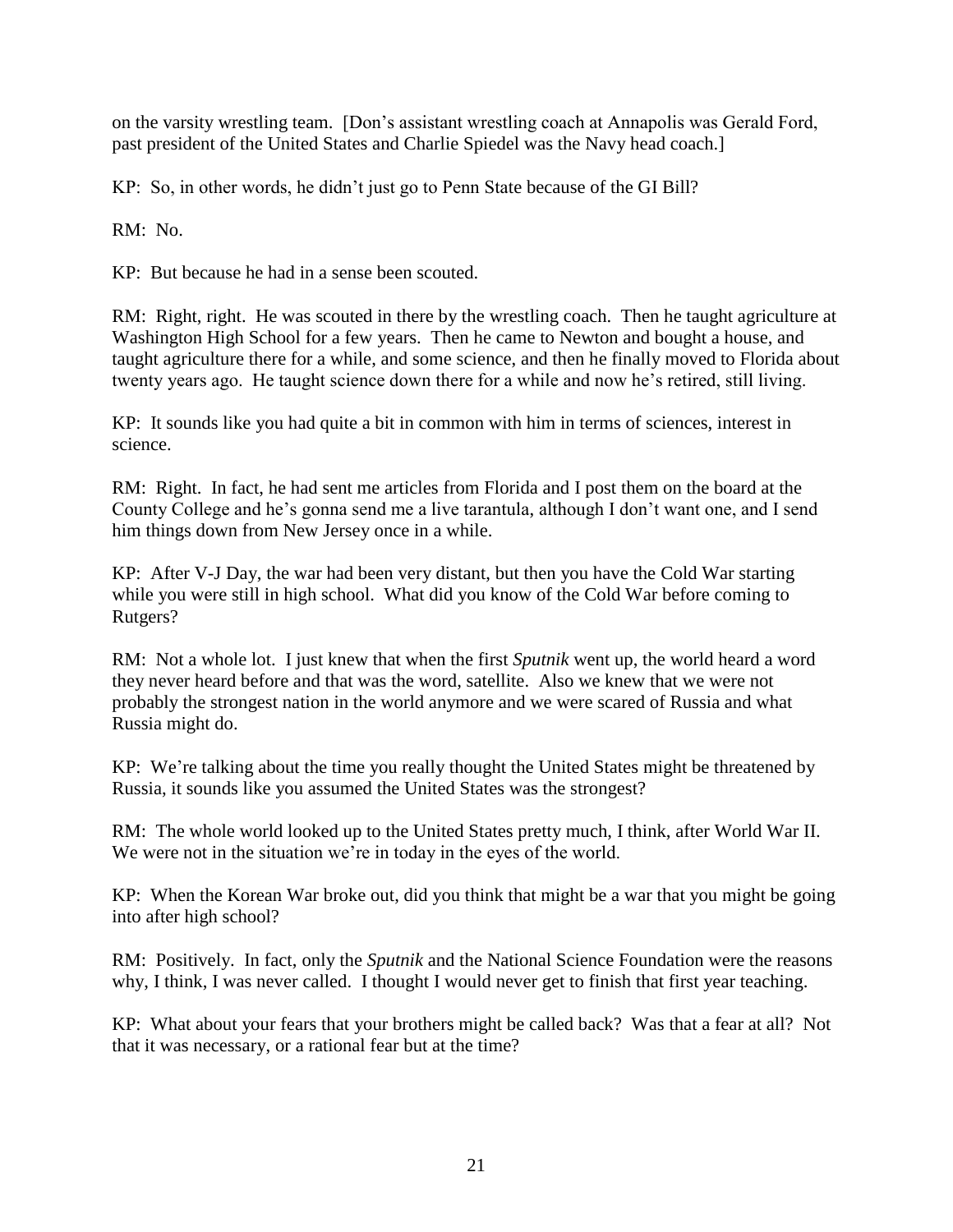RM: It was a possibility. My oldest brother, Don, was in the Navy Reserves for quite a while so he possibly would have been, but, I think, there was some kind of clause that because he fought in the other war, he wouldn't. I don't remember the details. That's an interesting question now. He was in the active Navy Reserves for a long time after World War II.

KP: I could just imagine that your parents, particularly now that Korea started, had fears that their sons would be called back again, and that you would finish high school and then go off to war.

TM: I'm sure my mother thought that, too, but, of course, she passed away in '59. So it wasn't that long after I got out of college, I certainly did think Korea or, by the time of Vietnam I was already too old.

KP: You mentioned that you came to Rutgers because of wrestling. Had you thought of going elsewhere to college? Were there other schools you thought of trying to go to?

RM: I had scholarships to five places. One was Lehigh, one was Rutgers, one was Franklin and Marshall, one was Lafayette. I don't remember the fifth one, [Muhlenberg] but I know I had five.

KP: You had quite a pick of schools.

RM: And I decided to pick Rutgers.

KP: Why Rutgers?

RM: I was in-state, first of all, cheaper as a resident, but we weren't the State University then.

KP: Yes, no, I know.

RM: I guess, in my mind it was the most prestigious at the time compared to Lehigh. Although one of the matches I lost, when I was a senior, happened to be with Lehigh. Ten to nine, I lost to Lehigh in my senior year.

KP: Had you been to Rutgers before you came?

RM: I don't think so. We lived in the country, went to high school, never got out of the county very much.

KP: In fact, had you traveled much growing up as a kid before college?

RM: No, no.

KP: Had you?

RM: We didn't.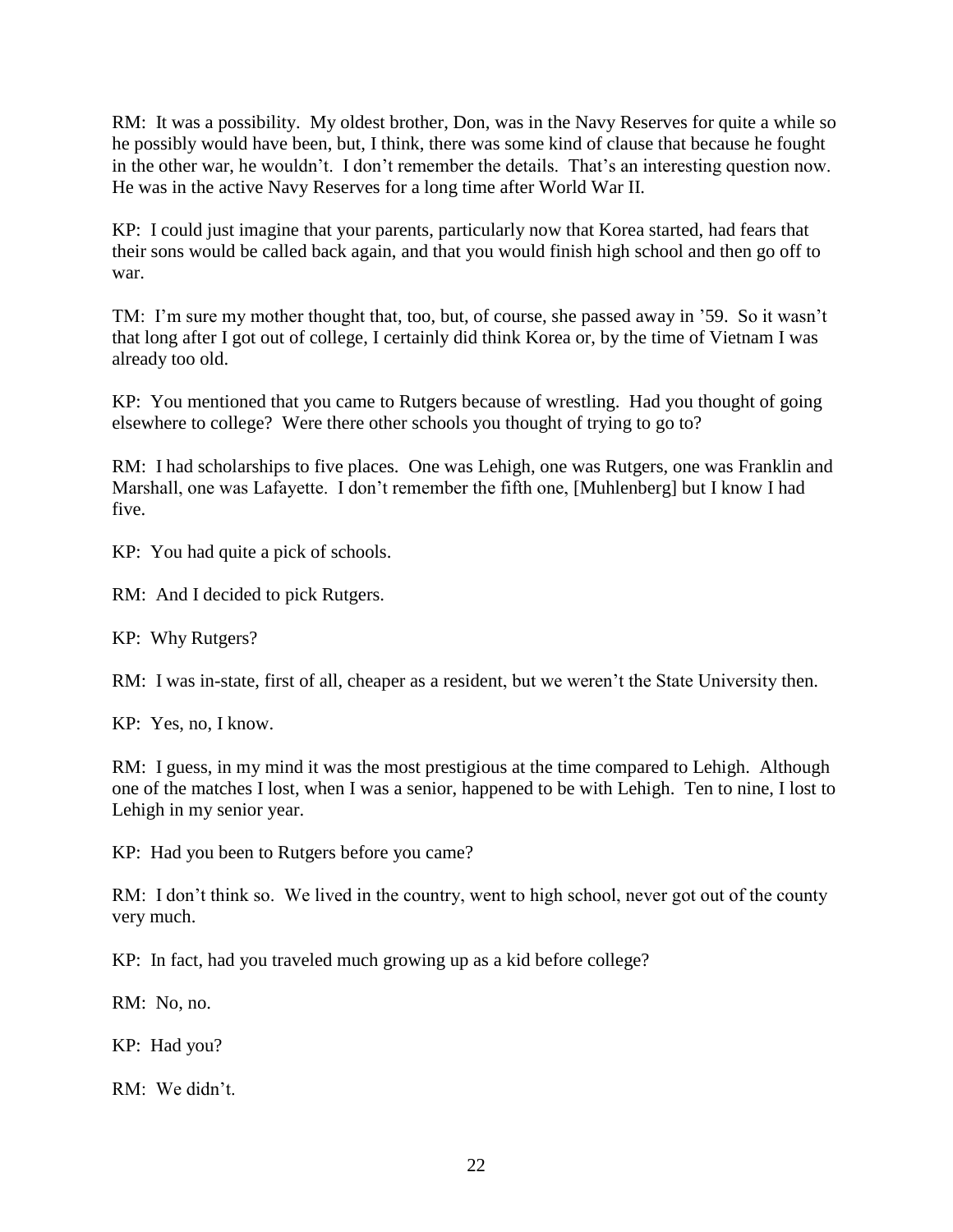KP: So, what is the farthest east, west, north and south that you had been to?

RM: I do remember once making a trip to visit my brother, at Fort Bragg, North Carolina, I guess, when he was in paratrooper training. I guess, he was through training then but it must have been early '40s. I was probably five or six. I do remember taking a long trip and staying in motels, and that was a long trip.

KP: It sounds like …

RM: No. We never went into the city, New York City. The biggest place for us to go was Paterson, I think, and Dover. They were the cities near Sussex County, to go shopping, if you want to get out of the regular town shopping. We were country all the way.

KP: You grew up in a very rural area where most of your friends were farmers or somehow farm related. What was it like to come to Rutgers where you really have a lot of urban?

RM: First thing was, you didn't walk across the street. You ran across the street. In Newton, we walked to cross the street, because there was never much traffic, but in New Brunswick, you didn't dare walk across. That was the big awakening. Another thing was how smart everyone else was, and how dumb you were.

KP: When you say that, in what ways, there must have been something.

RM: I remember taking my first biology classes right next door here in New Jersey Hall, and most of the students around me had dissected the frog in high school, and had used the microscope a lot, and everything, and we never had dissected a frog and I had only looked at those butterflies, so I didn't know anything that was going on. So, to me these people were so smart, and they even knew things that were already in our lab manuals that I was seeing for the first time.

KP: So, it sounds like you had a lot of catching up to do.

RM: A lot of catching up to do. Somehow I did it.

KP: How rough was your first year, which is usually rough for even prepared students?

RM: First year, I, well, I was on a scholarship making average, which was 3.5 in those days where 1 was high. I think that was right, 3.5 and I may have had a 3.7. So, my sophomore year I was on the hot seat, and I was supposed to go to the Scholarship Committee and I didn't go. They wrote me a letter; I didn't go, so now they sent someone to find me and I had to write a letter explaining what average I would make the next semester, and I had to make that average. I had to get this letter approved by all the people on the Scholarship Committee, and there were five or six people. So, I had to walk around with this letter I wrote, and get it signed, and everyone did sign it and I just exactly made the average I was supposed to make, which was the minimum you had to make, which was 3.5 in my sophomore year but after that I did all right.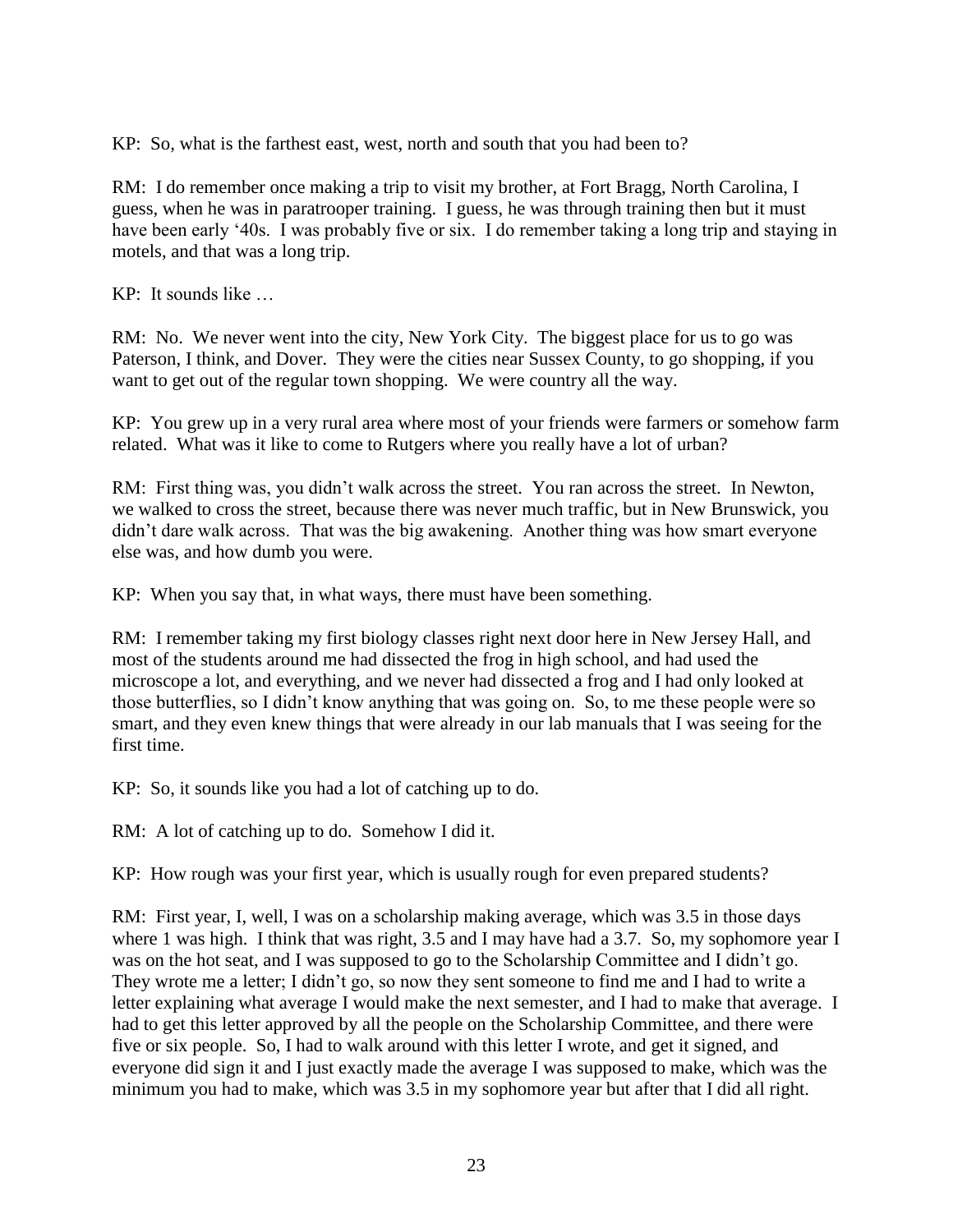Up to my sophomore year I did fairly well. I was no great student, but I made it, and I never got a D or an F, at Rutgers. So, I'm proud of that.

KP: You mentioned, before we formally began; we started talking about Professor McCormick. You liked a lot of your professors it sounds like.

RM: I had him for recent American history. He came in with a top hat, and a pearl-handled cane, the first day of class, and he started talking about a chicken in every pot, and a car in every garage, and the Hoovervilles. He was quite a showman. He was good. He was New Jersey State historian also at that time. In fact, our class ended early, because he had to go to England, or somewhere, to meet some heir of a castle, of royalty, having to do with New Jersey history way back when.

KP: So, it sounds like as a science major you were still very intrigued by this course and by him.

RM: Right. Yeah, I liked the history courses.

KP: What about Professor Harmon, what do you remember?

RM: Harvey Harmon?

KP: Oh, yes, yes.

RM: You mean the football coach?

KP: Yes, because you list him as a professor.

RM: I knew Harvey Harmon very well. He was a football coach, and I was student athletic director, at the old college gym, and he came to me one day and he held out his hand and said, "I know you, you're Dick McKeeby, you're on the wrestling team," he said, "but, I don't know if you know me. I'm Harvey Harmon, the only coach to ever get fired and hear about it on the radio," and he said, "They want to get rid of me, but they offered me this job, being faculty adviser to student athletics, and I'm going to fool them. I'm staying." So, he stayed about a year, I think, and he was the faculty adviser and he actually had plans for us, through the intramurals program. He was going to get, Bud Abbott and Lou Costello to come, because Bud Abbott, supposedly, was a good basketball foul-shooting person and he had plans to get them to come here, but then Bud Abbott died. I think that happened at that period of time. He never got him to come. But Coach Harmon, he had the longest scoring streak of all football teams while I was at Rutgers, but, of course, they weren't winning many games, they were always losing to Princeton, and a lot of other people, but he had the longest scoring streak and that was a big thing Rutgers looked up to him for in those days. What else did he do?

KP: I heard he was a very colorful.

RM: Oh, he was colorful. True stories, I heard, that he actually bought shoes for some of the football players who couldn't afford them, football shoes or regular shoes for class, or whatever.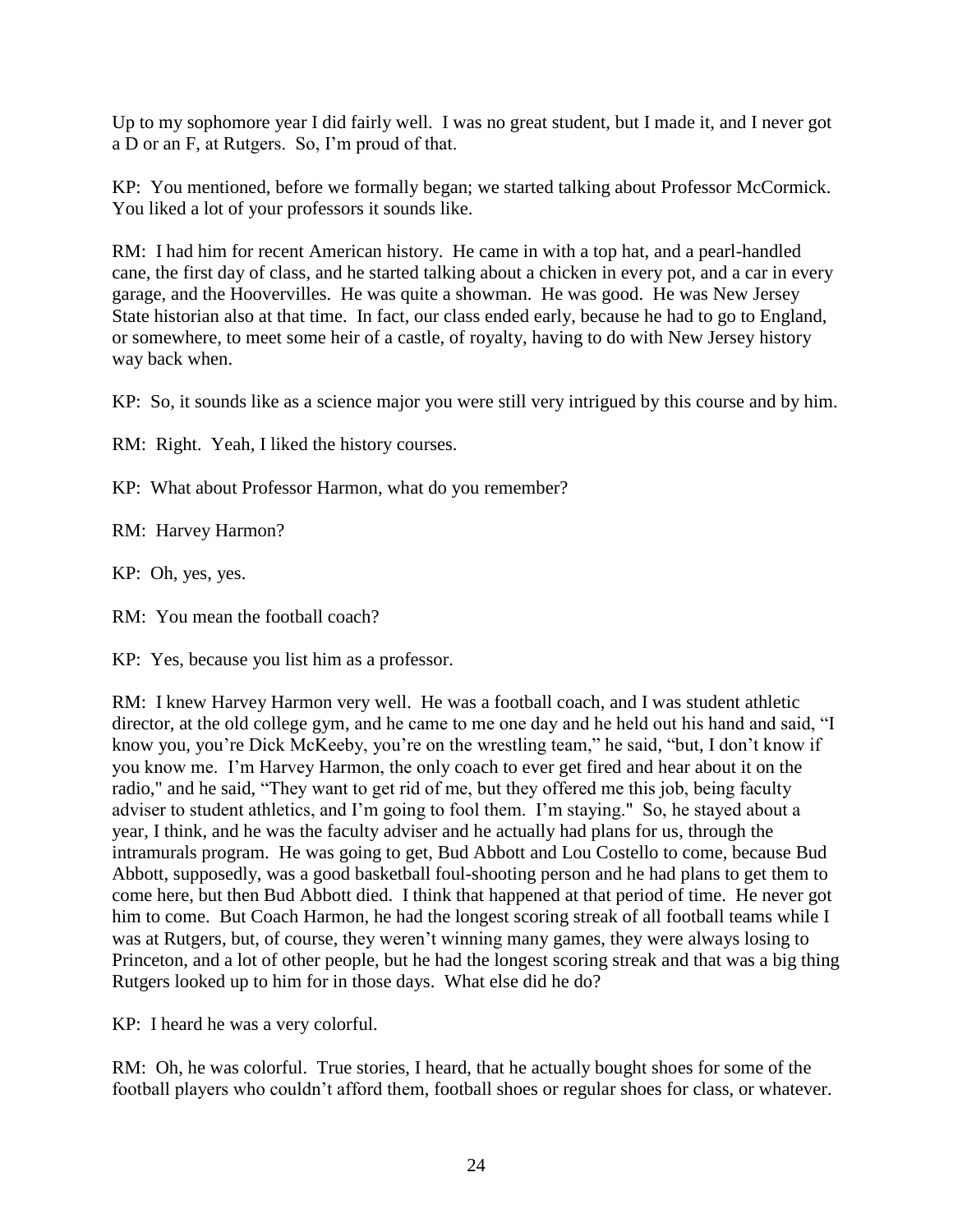He used to get presents. One thing he did was, he was a public relations man for Pabst Brewing Company, and one day he came to me and he said, "Dick, I'm probably paying my housekeeper up in Maine more money than you're gonna get your first year teaching," and then he said, "Guess what I have to do next week?" And I said, "What?" He said, "I have to ride around the city." I guess it was New York City. "I have to ride around New York City, and in a gold Cadillac wearing a gold suit, with a pretty girl in a gold gown, and I have to drink the Pabst Golden Brew, and every once in a while I have to kiss her." But that's the kind of a guy he was, and he really did do this. He was public relations man for Pabst. Oh, another time he came in and he gave me five dollars or something, which was a lot of money, and he said, "Go down to the liquor store and get a case of beer and drop it off for the boys at the *Targum*, because, they gave us a nice write-up about intramural athletics." He got neckties in the mail. One day he came in and he throws a box at me. It had an address on it, "Harvey Harmon" and all, he says, "Take this. I know what it is, another damn necktie. They want me to sponsor neckties." At that time, he was executive director of the Football Hall of Fame and then, of course, that folded as you know, it went to Ohio. Coach Harmon was a colorful person, yes, he was. I'm sure all of his football players would have said the same thing.

KP: I've interviewed some of his football players.

RM: He was quite a person. I really got to know him through the intramural athletics. He was quite a nice person. He was very good to me. He took good care of me.

KP: How did you get into this role of intramural coordinator? Were you appointed, or elected, did you apply?

RM: How, I got it? To tell you the truth, I didn't really know anybody, I wasn't elected. I don't think I was elected. I was the class officer for my class. I'm very proud of that. I was secretary, and I had a nice full page picture in the back of our yearbook, with my class president, John Hurley, and vice-president, George Ohye, but how I got the sports, I'm not sure. I guess, I got it through the athletic department since I was wrestling.

KP: What would you do? What was your job?

RM: I'd hire all the intramural officials. I would go to the fraternities and have guys send in their names, or go looking for them. They would get paid two dollars a game, or something, to officiate softball, or whatever, we were doing, soccer, or touch football. I delivered all the balls and bats to the game. I was one of the few people who had a car. I had a '41 Plymouth and all my friends would borrow it, of course, and run the heck out of it. But, because I had the car I could run around, with the baseball bats, and bases, and footballs, and all those things that I had to do.

KP: It sounds like in some ways it was a good job in terms of getting some real experience in how to run, manage the place.

RM: It was. It was a very good job. That was good experience for me, too, although I never became an athletic director or anything.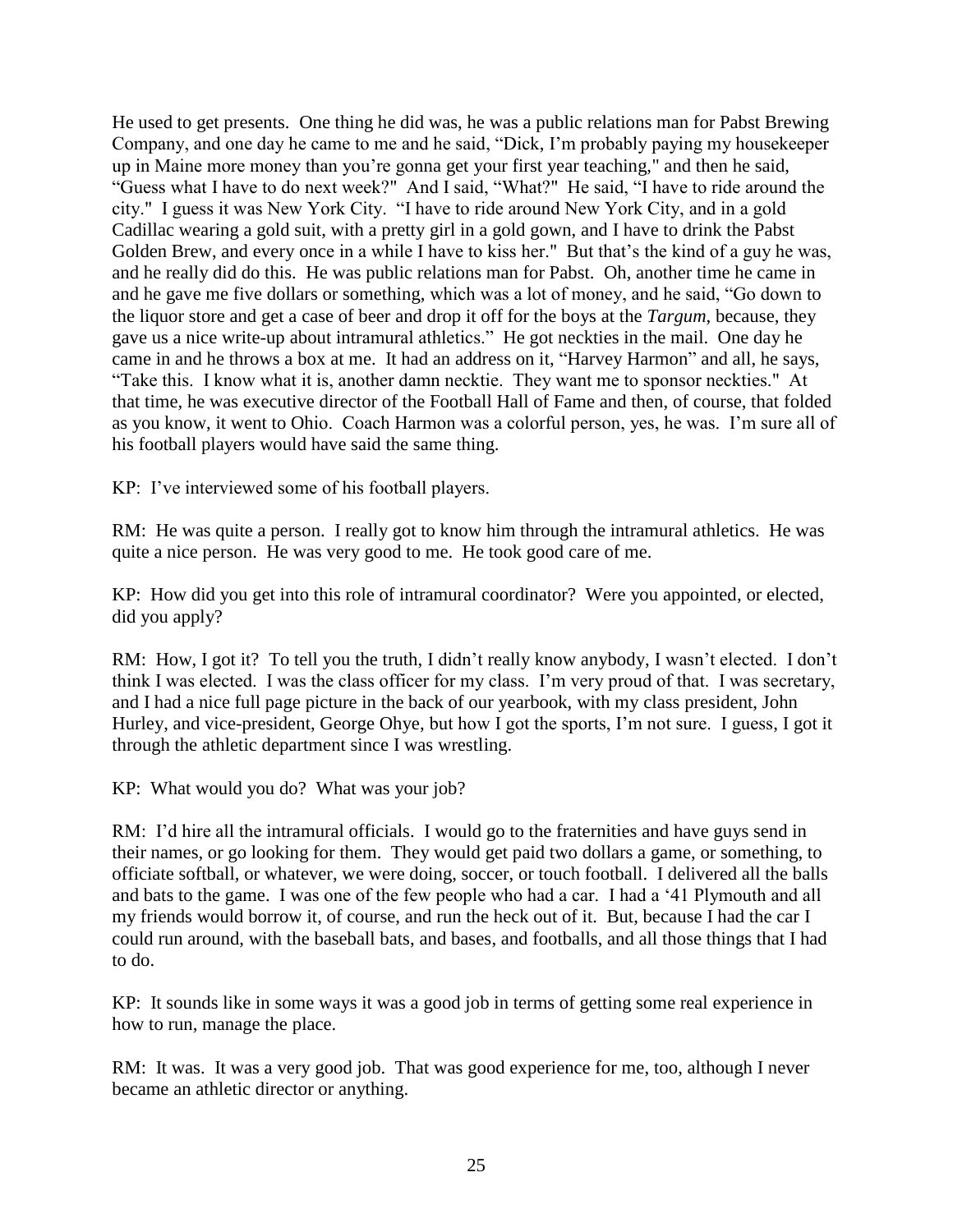KP: You got to meet Harvey Harmon and really in a sense work with him.

RM: I knew everybody in the gym in those days. Al Twitchell was assistant athletic director and lacrosse coach. The athletic director was Harry Rockefeller who helped save my scholarships.

KP: Yes, you mentioned that.

RM: Fred Grunningeris, the new athletic director here, I taught with him at Rahway High School, Fred Geunnenger.

KP: Yeah.

RM: I knew Fred Grunningeris before he ever came to Rutgers. We were teaching together at Rahway High School and he also was selling insurance in those days. In fact, he sold me a Prudential Life Insurance policy that I still have.

KP: You mentioned, and I'm not sure whether he was a coach or a professor.

RM: I remember Professor Nelson. In fact, I went to see him, and I had trouble with religion and evolution, as a freshman, and he told me to look at it this way: that evolution is designed in nature and in the universe. Science and evolution are designed and you don't have to give up your creator idea, that there is a designer, and, I guess, I was satisfied with that.

KP: But you were troubled by that?

RM: As a freshman, yes, because I was a religious kid, as we went to church regularly. My mother and father made sure we went to church and the funny thing is they didn't.

KP: They did not go?

RM: They didn't go regularly, or if they went it was at Easter, maybe, or something, or at a wedding, but they never went regularly to church but we did. I can remember having Sunday School pins hanging down to my belt, so, being there regularly you learned to believe.

KP: You never really encountered evolution? Had you before?

RM: I don't even remember that word in high school to tell you the truth.

KP: So, this must have been a very new and startling concept.

RM: Right, right, and of course, today I teach it. The way I get around it today is I tell the students, "Well, here's Darwin's theory and here's what science tells us how life began on the earth and all. The other story is, religion, and the most accepted one is Genesis of the Bible," and I tell the students, "Please don't be anti-science if you're religious, and you don't have to be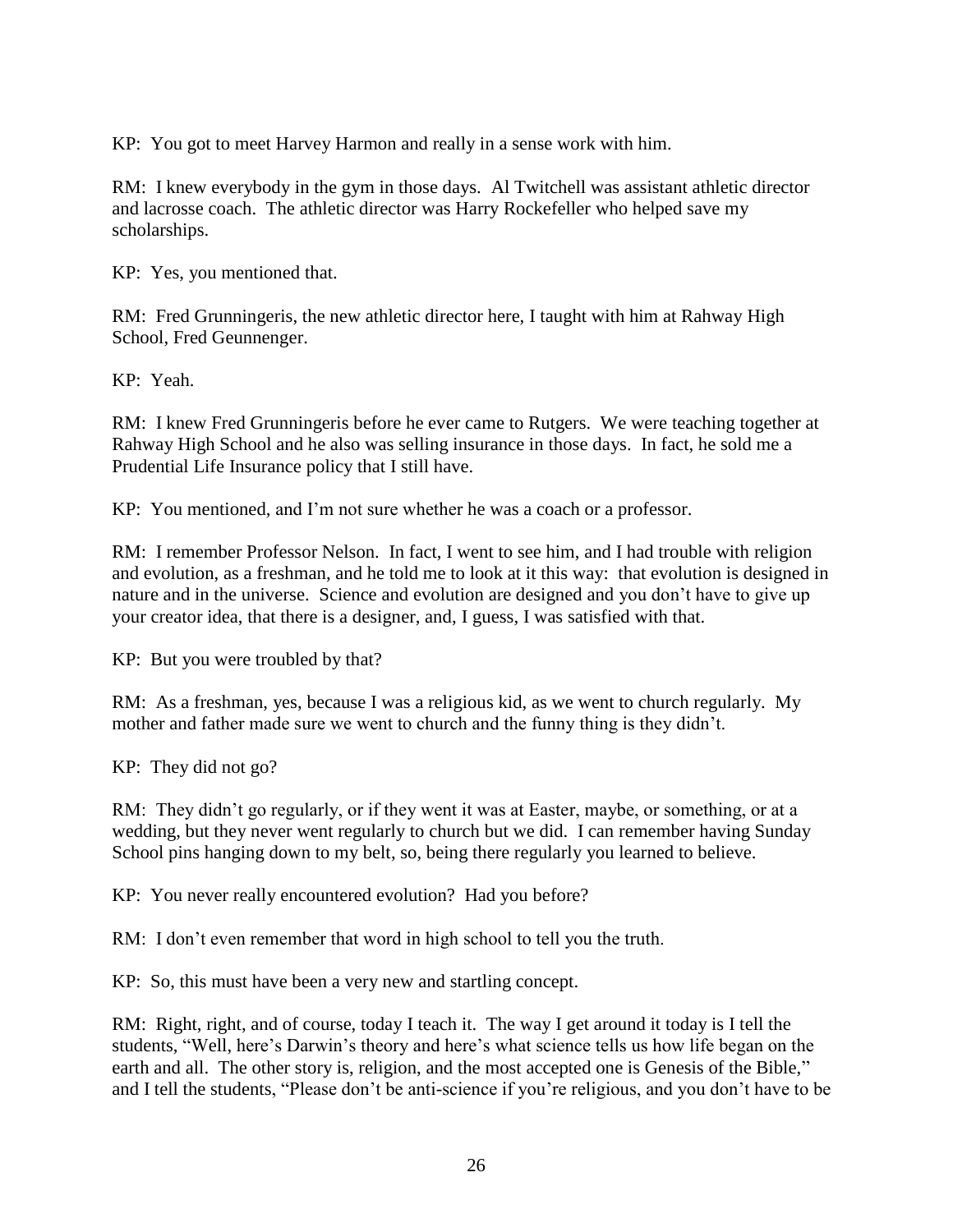an atheist if you are science. You can really accept both if you want it to work. The Bible says, 'in the beginning there was no life,' and science says the same thing. First, there were creatures of the sea, and later, the creatures of land and last, came man." Only we can't say man anymore. Now we have to say "human" or it's politically incorrect.

KP: Gerald is a student at Rutgers, Livingston College. Let me see if he has any student related questions?

GR: I was going to ask about being a child, did the elementary school do anything to try to keep you in the dark about what was going on in World War II?

RM: Maybe they did, but I didn't know that they were doing it. We did not hear that much about the war. Our little Weekly Readers, we would get, when we were in elementary school, would tell us things about science, like soybeans were being used, or something like that, but I don't really remember much war news in school, even in my history classes, although I had US history in high school. Actually I had it in eighth grade. The war was over by that time.

GR: The war was obviously, it was probably on everybody's mind. Did they address that at all? As a communal group, did you try to organize anything through the school?

RM: You know, way back in my memory, probably we did have to save things. We had to save probably paper, if I remember right. They probably had metal drives. I just don't remember specifically, which school, or what grade I was in, but I remember the other metal drives that we would take things into town. The school probably did. I just don't remember that that well. I don't know why.

GR: You said before that you were in a fraternity. Was there a lot of rivalry between the fraternities on campus?

RM: Oh, yeah.

GR: Like what?

RM: The house across from Chi Phi up here, built a big steam roller, and we went over and rolled it off the porch, and broke it in pieces, but the next morning when we woke up for breakfast, there wasn't any milk or buns, or anything, so they knew who did it, and they stole all our milk and buns.

GR: They got even?

RM: They got it, they got even, or they think they did. There were good friendships, too, though. Good friendships and good rivalry.

GR: So, it never got too violent?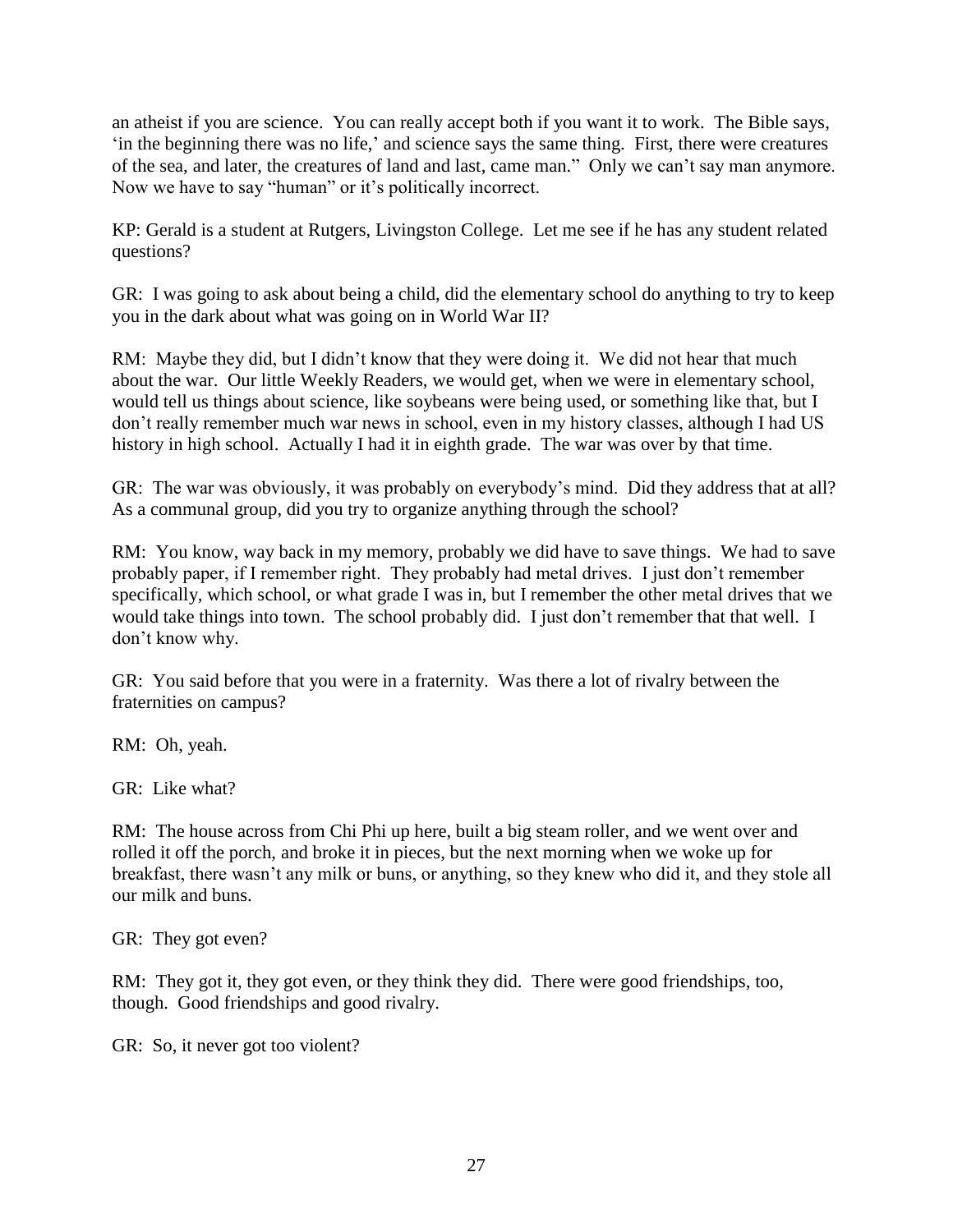RM: We also stole their charter. Somehow, somebody, someone in our fraternity sneaked in their basement near their secret room and found their charter, got their charter, but we finally gave that back.

KP: After you held it?

RM: Serious fraternity stuff.

GR: I've read that students get tied to trees and thing like that? Have you see any of that?

RM: What was that?

KP: During hazing?

RM: Oh, hazing. I had to wear a fish head around my neck for a week. A dead fish head on a string, and I had to go to class with that. Yeah, no kidding. We had limburger cheese under our armpits, too, and we had to wear that. The only time I could take that off is when I went to wrestling practice, and then after I was done, put it right back and the fraternity brothers checked us, too, for a week, a dead fish head, and limburger cheese under the arm. Oh, yeah. It was good hazing.

GR: That didn't stop the wrestling.

RM: Oh, one good story I did want to tell you about Coach Harmon. Our mascot was the Chanticleer, which of course was the fighting cock, which everybody called "chicken." Well, Harvey Harmon was pushing the change of the mascot. They change the mascot our senior year, I think it was, and they didn't know what it was going to be, a Scarlet Knight or a Red Lion. Red Lion was up there, in the voting, and, of course, we had the chicken the Chanticleer. Well Coach Harmon told us, "You can call it the Chanticleer, you can call it a fighting cock, you can call any damn thing you want, but everybody knows it's a chicken." One of my fraternity brothers, whose name was Gus Lachenauer, was the Chanticleer. He used to wear that costume at the football games all the time. In fact, he did that most of our four years of college. He was the chicken. He danced around and pecked at people.

KP: You mentioned the lion almost won. What was the thinking in terms of the Scarlet Knight? Do you have any sense of why people favored the Scarlet Knight as a symbol as opposed to the lion?

RM: It may be more chivalrous. The Red Lion was close behind, but, I guess, it just didn't seem to have the class that the Scarlet Knight might. I liked the Scarlet Knight, except I think they need a younger, whiter horse, [it is] a little bit gray and old looking.

GR: You had seen in the *Targum*, the fraternities are always at odds with the city of New Brunswick, about taxes and things.

RM: This is today, right? You're talking about modern times?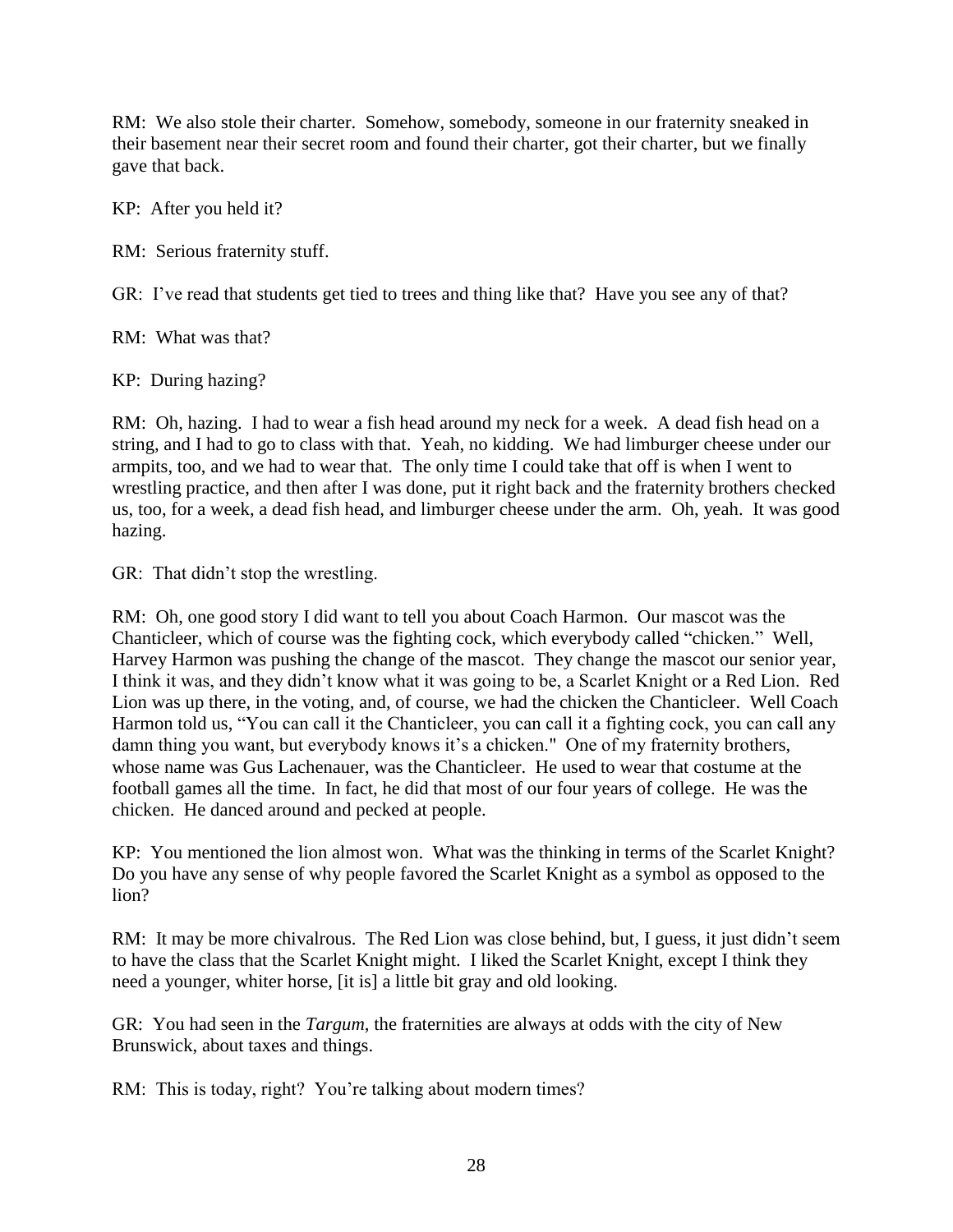GR: No, I was talking about your era.

KP: You didn't have any problems in terms in your era?

RM: No, I don't remember.

KP: Before early '40s there were problems.

RM: The only problems we had with the town were the young guys coming up and crashing fraternity parties. We called them 'townies.' The townies would come into a party, and say they were a brother of somebody, or brother-in-law of somebody, and then they would sneak into the party and birddog the girls, but we didn't have those kinds of problems. I read in the paper now, I notice the problems with Livingston College, too; they might do away with it. I guess you know that, right?

GR: Yeah.

RM: At least an indication of it.

KP: You went to a college that was still all male.

RM: Yeah, pretty much. It was rare to have a girl in the classroom. Once in a while a Douglass girl would be in the class.

KP: Did you still call Douglass the Coop?

RM: We called it the Coop. The girls were the Coopies. Panty raids a couple of times over at Douglass.

KP: So, you actually, did you participate in these panty raids, or did you just hear about them?

RM: No, I actually didn't, but some of the guys in our fraternity did, and they came back with them. There was always a chance of getting caught, too, and that was a big, that was supposedly a big penalty, that you could get thrown out of school, if you did that kind of thing.

KP: So, you decided you wouldn't participate.

RM: I just never participated. But, we, of course, spent time over at Douglass at the Student Center meeting people and all.

KP: It sounds like there was a lot of dating between the two campuses.

RM: It wasn't Douglass then, it was NJC, yeah.

KP: What about chapel? Did you attend?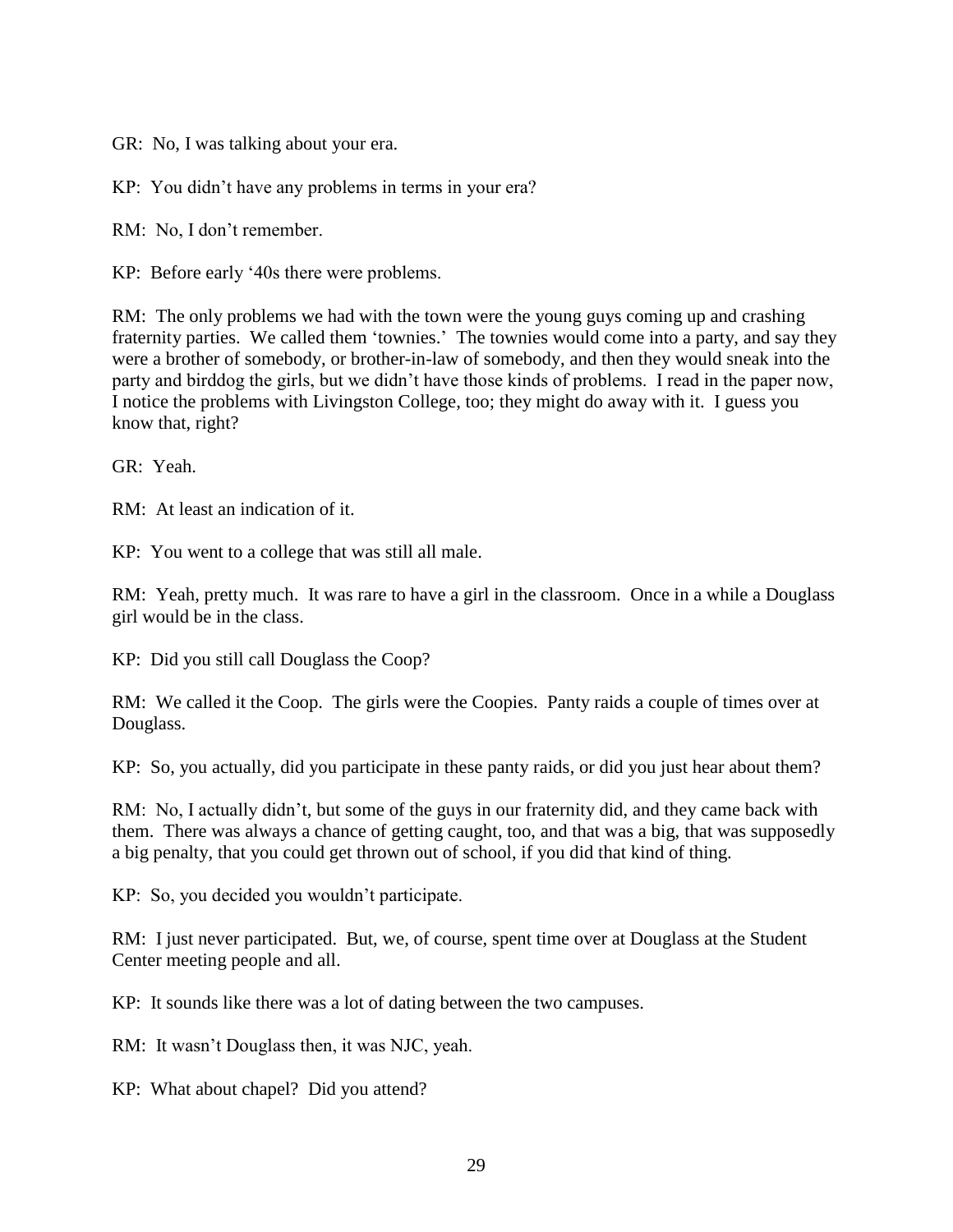RM: I did. I saw Robert Frost at this chapel. One of my fraternity brothers, myself and my wife now, when she was still at Douglass, the three of us went to see Robert Frost speak.

KP: I had never known he had come to Rutgers.

RM: Oh, yeah, he used to speak at Kirkpatrick Chapel. Yep, sure did.

KP: And so did you meet your wife at NJC?

RM: I met her after I was teaching. I was teaching a little while and then I, through a friend of mine, I met her at the student center and we've made it through thirty-four years, thirty-five, I'm not sure which.

KP: You were in ROTC like everyone for two years.

RM: Air Force.

KP: Air Force ROTC, and did you want to stay in advanced ROTC?

RM: I did. I wanted to be a pilot real bad.

KP: Really?

RM: I did want to be a pilot but.

KP: Really? Even though your brothers said not to?

RM: Even though they told me not [to], but what happened was, I forgot to tell you that part of the story, I flunked the eye test. I was 20/40 and they told me that I could come back and be a bombardier, or a navigator, with glasses, but the enlistment time then was seven years, and I said to myself, because this was the beginning of the jet age, and also they were looking for young, and small people, because a big guy wouldn't fit in the jet plane, in those days, and I was small because in wrestling, I wrestled 123 when I was a senior, so, I would have been a prime possibility for the jet training, if I had passed the eye test, but I flunked the eye test when they gave it to me. So, they told me about this coming back with glasses, in for seven years and I said, "Wow, I'm going to be twenty-two when I graduate from Rutgers and be twenty-nine if I go in the Air Force and do something I didn't really want to do." So, then I just dropped out of the two year program, took my chances the next two years where we were 2-S anyway, it was 2- S they called it in those days, and then luckily got through the Korean thing, but mostly because Russia put up that *Sputnik*.

KP: It sounds like in the '50s the draft is something you always, [even if you didn't think about it] were conscious of.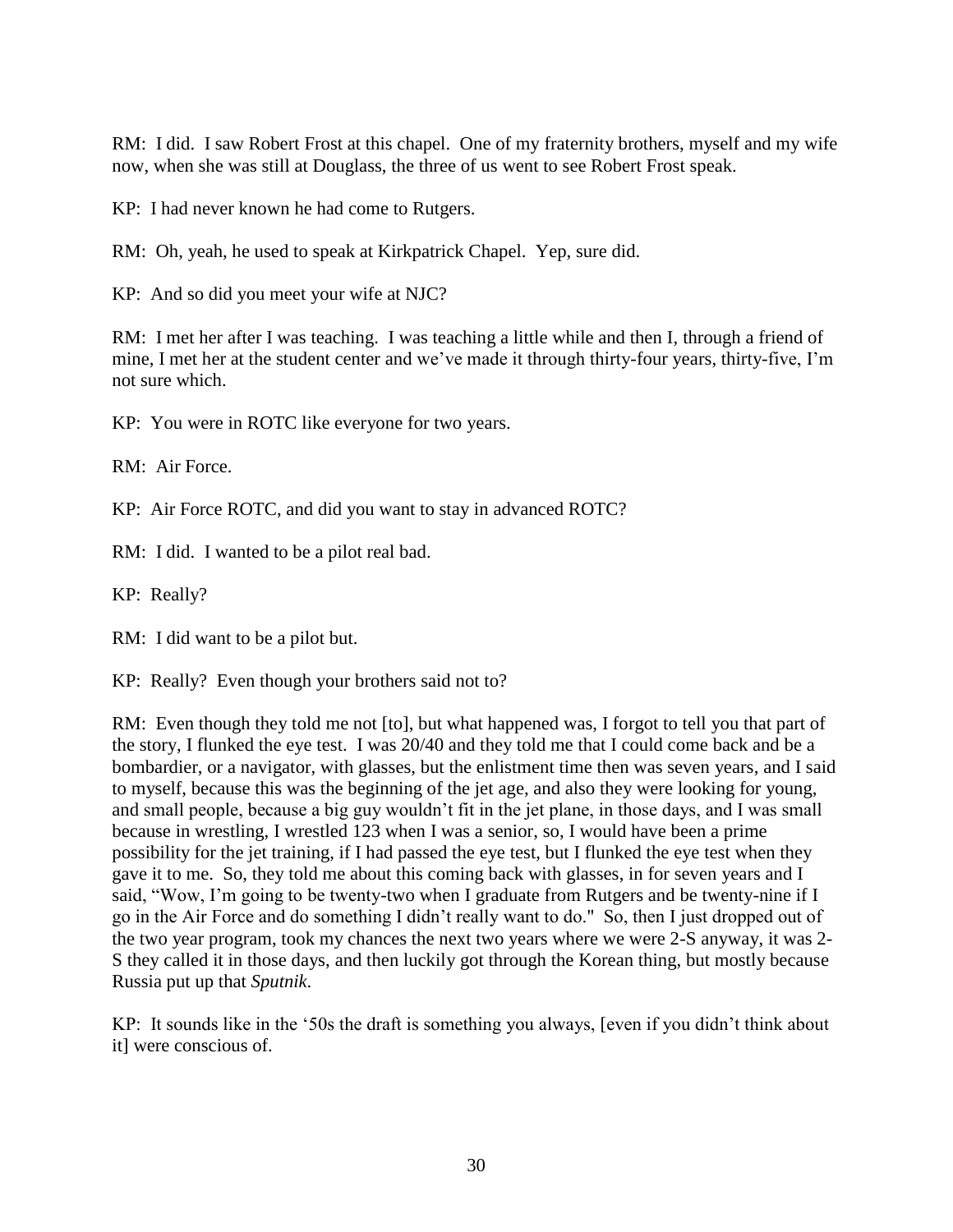RM: Oh, we were always conscious of it but it and it was still there. There was no draft, when did that happen? Do you remember? I don't remember the year of no drafting?

KP: I think it was only in the late '40s briefly. It was always a sort of continuous draft from '45.

RM: But today we have no draft system at all, right?

KP: Yes, since '73.

RM: Oh, so it was '73, that's the year. We were conscious, we certainly were, right through the '60s and right on through. After a while I never gave it a thought because they just hadn't bothered me and I didn't think they would and they didn't.

KP: But for a while you were in college.

RM: Until that time.

KP: Immediately afterwards.

RM: It was two years in college I wondered, too, because we really didn't know what was happening and …

KP: Yeah. Did you ever lose classmates who got drafted?

RM: Really I don't remember anybody being drafted out of our classes. No, I don't.

KP: No.

RM: I think we were all 2-S for a while.

KP: You also played freshman lacrosse and 150 pound football. You were very busy in college.

RM: I was, because, I worked in the cafeteria, I didn't have money from home, my father didn't have money to give me for college. Once in a while a few bucks, but, actually, I didn't need any because my state scholarship paid everything except tuition and fees. My freshman bill was \$9.50. I had to buy my books and I had to live, so, one of the first things I did was I got a job delivering newspapers, all up and down College Avenue, for the College. There were a couple of vending machines, too, and I delivered by hand, and then I worked in the cafeteria, and I also sold sandwiches, cake, milk, and ice cream at night time around to the fraternities but the funny part was, it wasn't funny, I was on the wrestling team, and couldn't eat. So, here I am working in the cafeteria, and then I was selling sandwiches, cake, milk, and ice cream at night time but I did it. Somehow I did it. Willpower.

KP: I knew from high school the wrestlers really had to watch if you are in the lower weight class.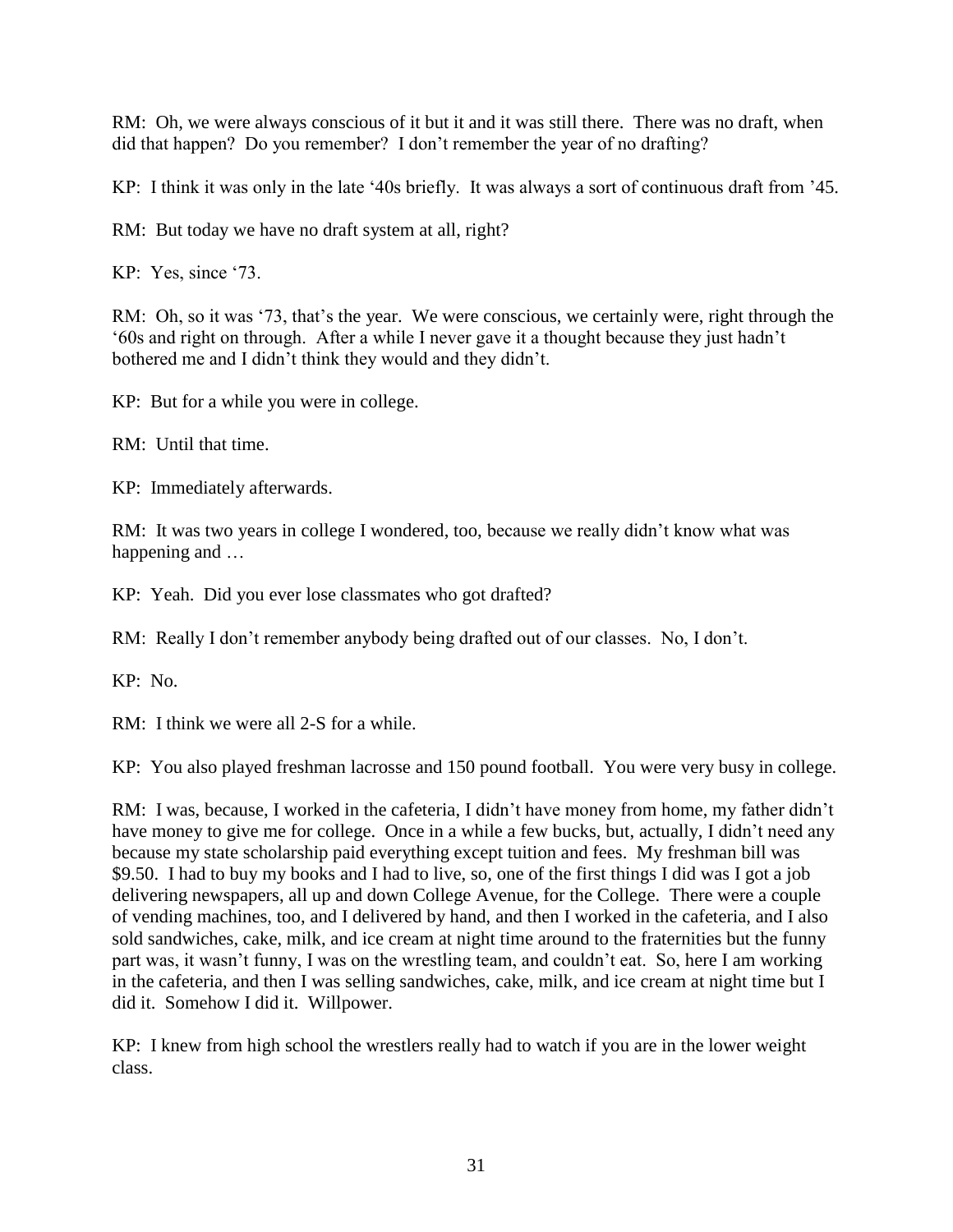RM: Right. I would do it over again, though. I really would. I've had experiences that most of these kids I see now, at the two-year college, they don't begin to know the fun it was. It was a lot of sacrifice, too, wrestling, but to know that I've competed against Yale and NYU and Columbia and Princeton and Navy and Army, who else did we go to, Lehigh, of course. [also Colgate and Cornell] Those are good memories. I wouldn't trade them for anything but when I was doing it, I don't know how I did it, but I would do it again.

KP: It sounds like that you really did not have a lot of wasted time.

RM: Wasted time, no. In fact, I didn't go home most weekends. I forced myself to stay at the college. I got very homesick, of course, at first, but I forced myself to stay here till Thanksgiving in my freshman year.

KP: That is rare at Rutgers because everyone, even from your neck of the woods, went home on Fridays.

RM: But then we did go up and my friends went to Sussex County with me when I went. Sometimes they went hunting with me. Sometimes we just went up for the ride to go to the lake.

KP: You always wanted to be a teacher. Was your thinking in college that you would teach high school?

RM: My thoughts through college [were] to teach and coach, which I did do for a while. I coached, and also officiated wrestling for quite a few years.

KP: You did serve as a coach for a while?

RM: Yeah. I was assistant coach at Rahway High School, then I was head coach, and then I came to East Brunswick and was assistant coach and then when I went to the college in 1968, I dropped all my coaching and officiating. I became too busy with the biology.

KP: You've been at Union College for awhile.

RM: This is my twenty-ninth year, with eleven at high school. This is my fortieth year of teaching, twenty-ninth at Union.

KP: I mean, when you started there it was very small.

RM: It was very small. Now we have three campuses. We have one in Scotch Plains and one in Plainfield and one in Cranford.

KP: Where did you go back for your masters?

RM: To Union College, Schenectady, New York. That was through the National Science Foundation, that was an A/B program and I'll never forget it. The first two courses were Physics and Chemistry, graduate level Physics and Chemistry, and I squeaked out two Bs. We had to get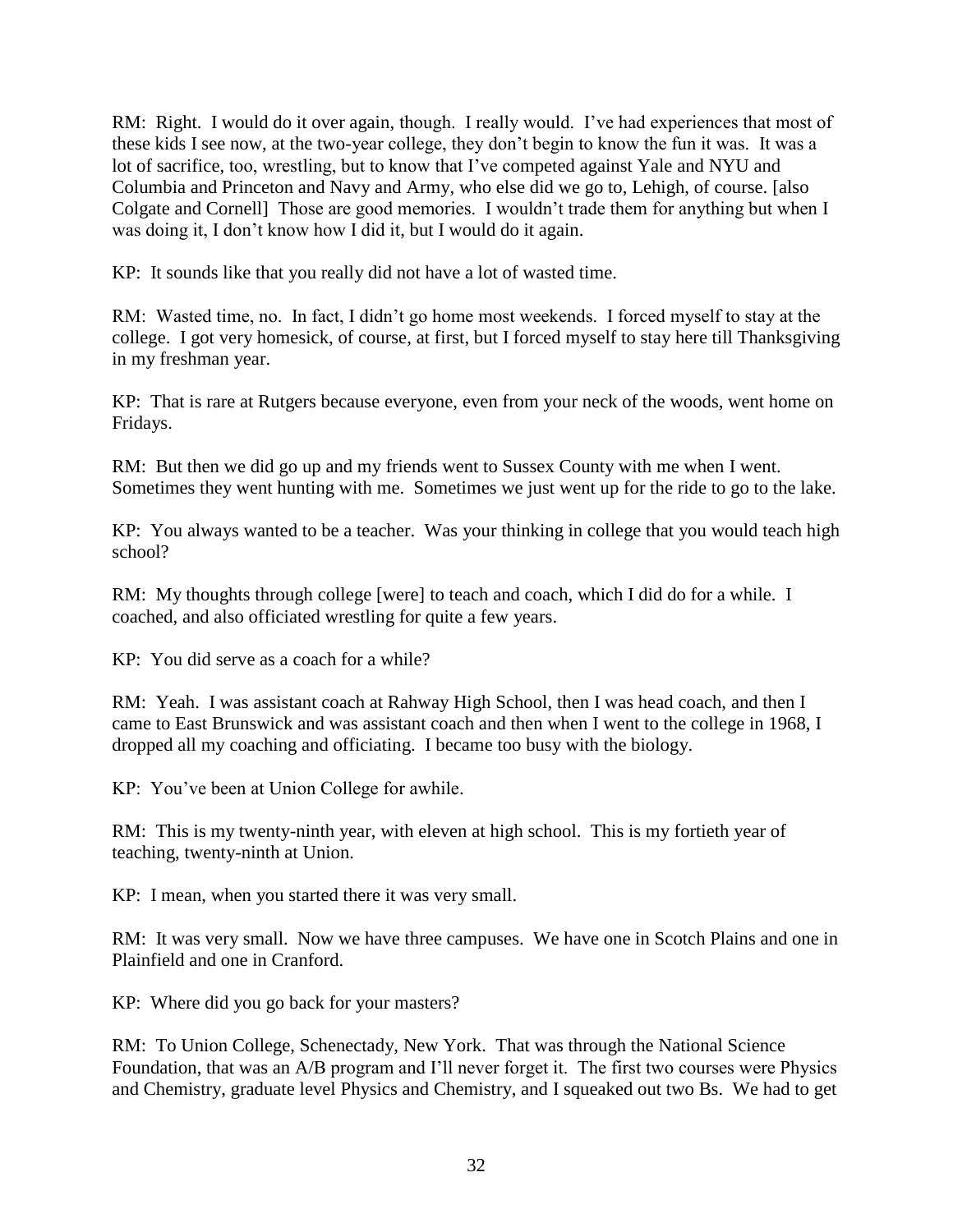all As and Bs. We had two options. We either do the thesis or the A/B. I took the A/B. I don't know why I took the A/B thing but I did. That was three summers, eight weeks, all day long, Monday thru Friday. Start at 8:00 AM in the morning and go up to 4:30 and come back at, most nights for maybe labs or films or special lectures.

KP: You've been interested in majoring in science before *Sputnik*. *Sputnik* must have really given you a sense that you were doing something very important for the country, and all along it's something you enjoyed.

RM: Yeah. I don't know if we felt it was so important. I guess we did. We were being trained to help do something important. That's why the National Science Foundation, and that's why these special, courses at Union College of Schenectady, and all. But my love of the outdoors came from when I was a kid, I suppose, the hunting. I guess, like I said, seeing the spiders in the fields, and insects, and the dragonflies in our brook, snapping turtles, water snakes, and all the rest. I just was always fascinated with living things.

KP: What did you enjoy teaching the most? Did you ever miss high school once you started teaching junior college?

RM: In some ways I miss the high school. I still have very good friends that I taught with from the high school there, that live in the East Brunswick area because I still live there but the most enjoyable thing about teaching at Union College, I think, is the students that thank you even if they didn't do well. The students would thank me even if they get a C or something. They say, "Thank you for getting me through it and I learned a lot even though I didn't do that well." That's the biggest reward, I think, and I get nice letters here and there.

KP: Are there any frustrations that you've noticed?

RM: Oh, yeah. The smart-ass is my frustration. I can't stand the smart-ass. We get these kids right out of high school, as you know, and some of them haven't grown up yet, but I know how to put them in their place.

KP: When I was in college I took two summer courses at a community college, but there's something in teaching at junior college, community college, some students treat it as grade number thirteen. It's grade thirteen to fourteen.

RM: We had a pretty good mixture of people, though, older and younger and all kinds of IQs, so, most of the people don't really do that down there, I don't think. We have a pretty good reputation all the way around, but the place is changing so much as is probably much of Rutgers, toward the computer world and careers. The old time things are being dropped. I taught an animal biology course. I developed it myself and taught it for seven years and built it up from seven students to a full house of twenty-four, which is what the labs hold, and we were ready to go into extra labs, and that course was just dropped, and we really need more courses like that, especially for the non-science majors.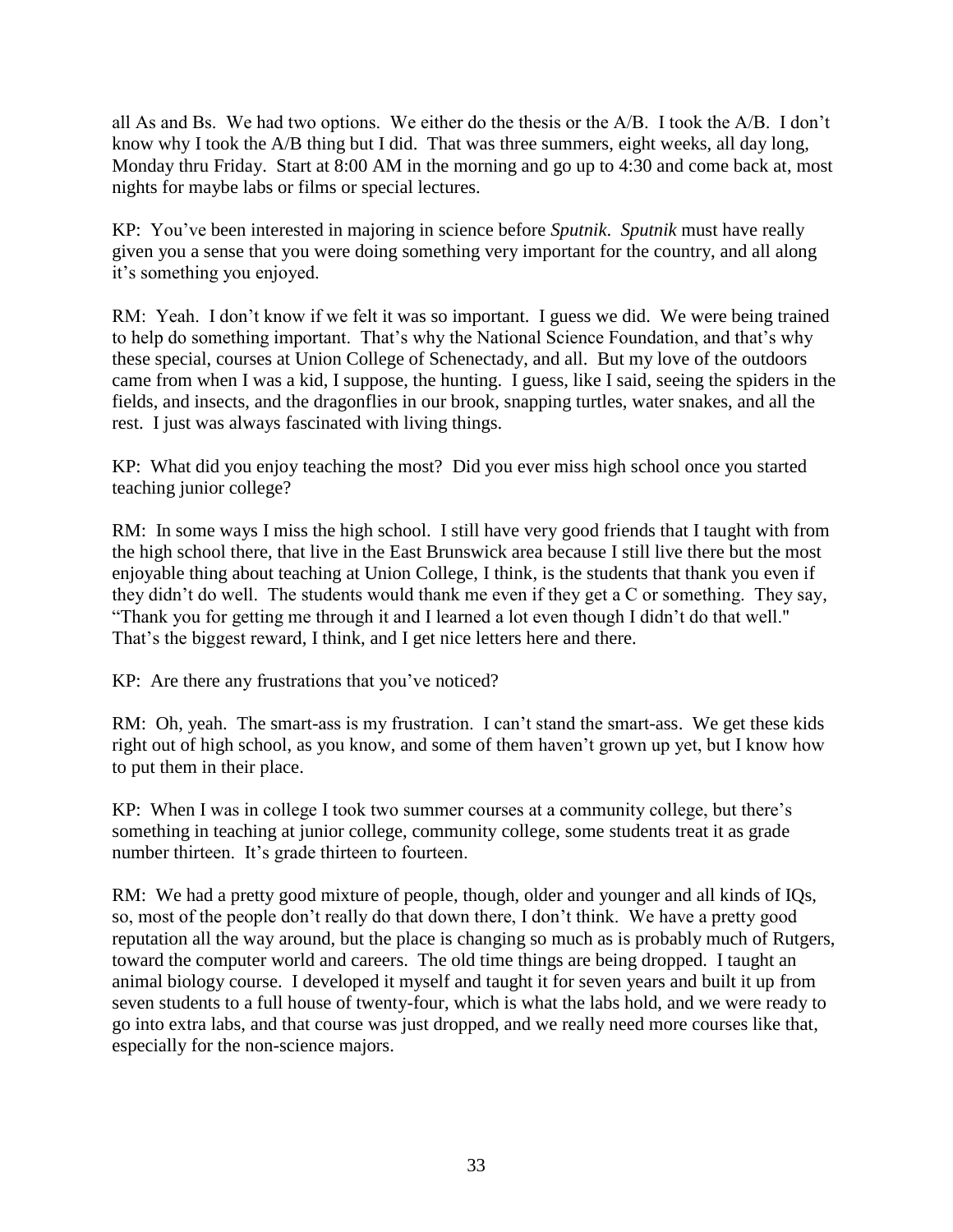KP: You've seen, and it sounds like you've enjoyed teaching basic science, basic biology, and there's been a push really to careerism over the years.

RM: Right. I enjoy working with non-majors because they are a special challenge. They need to be tricked into understanding a difficult idea, sometimes boring, like anaerobic respiration, doesn't sound too exciting, but when you start talking beer and wine and sauerkraut and yogurt, then it starts to have a little meaning.

KP: It sounds like you've learned some of the tricks.

RM: We learned gimmicks and tricks for sure.

KP: Had you ever thought of going farther in terms of graduate studies?

RM: I did once, and I came over and applied at Rutgers at the Education Department, and I wasn't accepted.

-------------------------------------END OF TAPE ONE, SIDE TWO--------------------------------------

KP: This continues an interview with Mr. Richard E. McKeeby on October 31, 1996 at Rutgers University in New Brunswick, New Jersey with Kurt Piehler and Gerald Roberts.

KP: You mentioned that you'd applied at Rutgers and, unfortunately, didn't get accepted.

RM: I guess I said the wrong things when the professor interviewed me. I forget who it was. I won't mention any names. I can't remember anyway, but at that time I had been teaching, probably, at least fifteen years already and I was seriously interested in going to do doctorate work. However, I was also doing part-time jobs, carpentry and masonry work, which I can do pretty well, and I was probably making more money than I would have made if I had gotten the doctorate anyway. With the doctorate, my college would have given me six percent of my salary. So, I said, "Well, why should I worry about it?" And I didn't. I did what I had to do to earn some extra money for my family, and then as I got older, of course, I eased off and I don't do that anymore. That was my PhD work.

KP: Have you taken any interesting courses?

RM: I've taken many N.S.F. Chautauqua, short courses at University of Georgia from the famous shark lady, Dr. Eugenia Clark. I had Yogi Berra's nephew, Timothy Berra, for a professor at Memphis, Tennessee. He taught natural history of Australia. I had Dr. Gerald Lanier from Cornell. He taught, "Chemical Communication Among Animals," and I've forgotten two professors Dr. Debra Martin and another professor taught, "Nutrition in the Mound Building Indians," where we studied skulls and bones to see how their bodies were affected by their diet such as fish or corn.

KP: It sound like you have enjoyed science a great deal.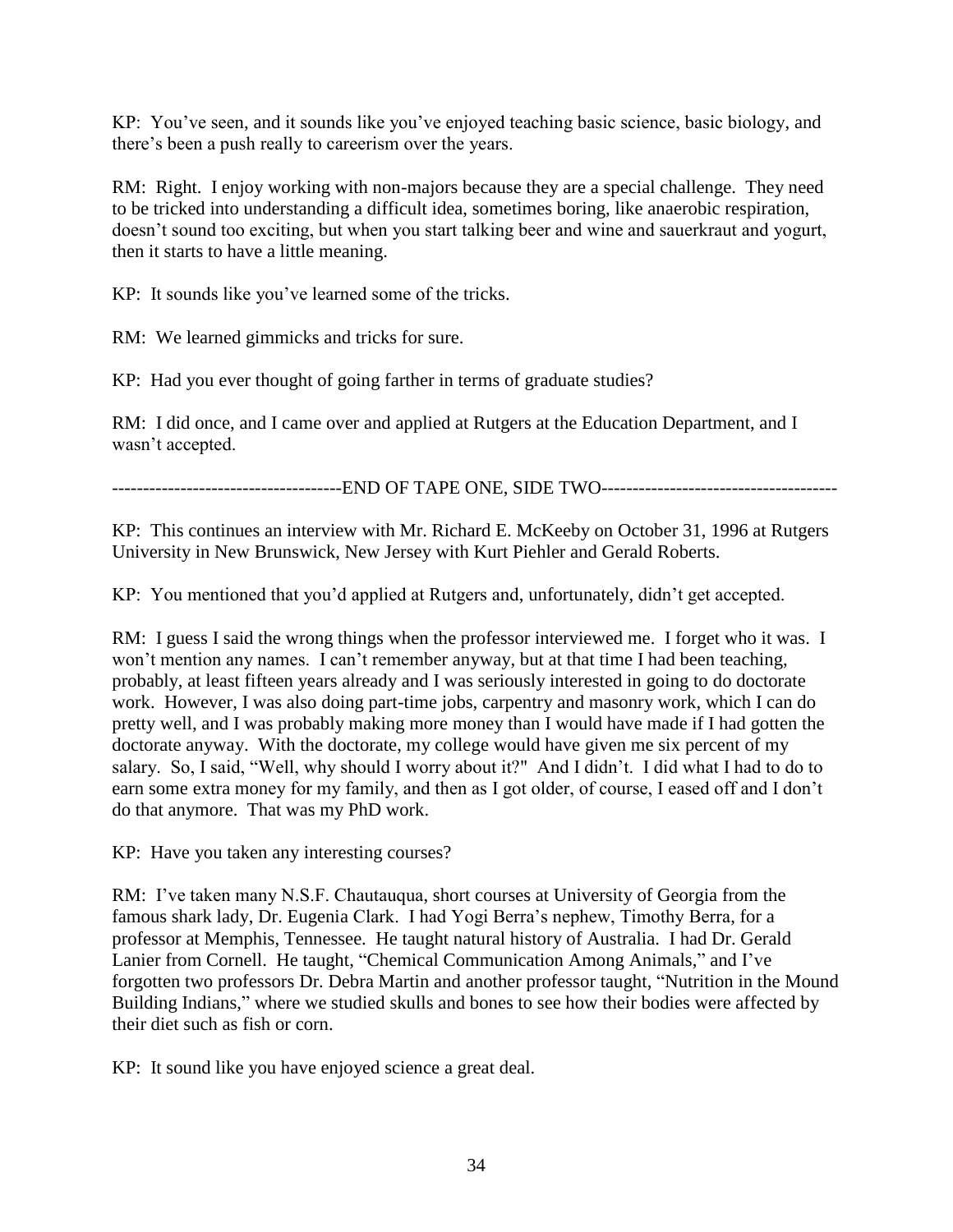RM: I've enjoyed it and I kept active. I'll probably be sorry when I retire, but I'm ready.

KP: Really?

RM: There's a lot of hassle around me. I enjoy the classroom and the teaching but the test grading, I don't really enjoy.

KP: I know in humanities, in community college, it's a five course load, what is it like in science?

RM: Five courses, yeah. They tend to be giving us more busy work all the time now. For example, they're increasing our labs from twelve in a semester to sixteen and the reason, there's no good educational reason for doing it, it's just because there's sixteen weeks. Maybe I shouldn't say that but …

KP: So, you think that? You were very active when you were at Rutgers as a student. You were secretary of your class and you remained active with alumni affairs. How has Rutgers changed and how has it stayed the same? You've seen the continuity with the Rutgers of your era?

RM: Well, it certainly grown bigger, spread out all through, of course, Livingston and Cook, the new buildings. The football team is a disappointment to me, to tell you the truth. I would rather we were still playing Princeton and Lehigh and those teams.

KP: Really?

RM: Really, and, I think, many of the old-timers do feel that way with what's happening with the new program. The new stadium is nice, it's impressive, but …

KP: You would still rather go out and see Princeton?

RM: Right. That was more of a challenge. When I was in school, we lost to Princeton nine to seven one year and then the next year it was ten to eight and then the other years, I don't remember. I think somewhere in there we actually beat Princeton once in the …

KP: But that was the big game to go to?

RM: Willy the Silent [the statue] is still here I noticed.

KP: It was in your period that Rutgers, I think it was in 1956 that Rutgers actually became fully a State University. Did you and your other friends give any thought to what that meant to Rutgers, and where there any concerns?

RM: We probably didn't really care a whole lot because we were on the way out, but I remember the name change to the State University of New Jersey and all. It was hard filling out applications to be putting down Rutgers. I don't remember any real thoughts about it at that time.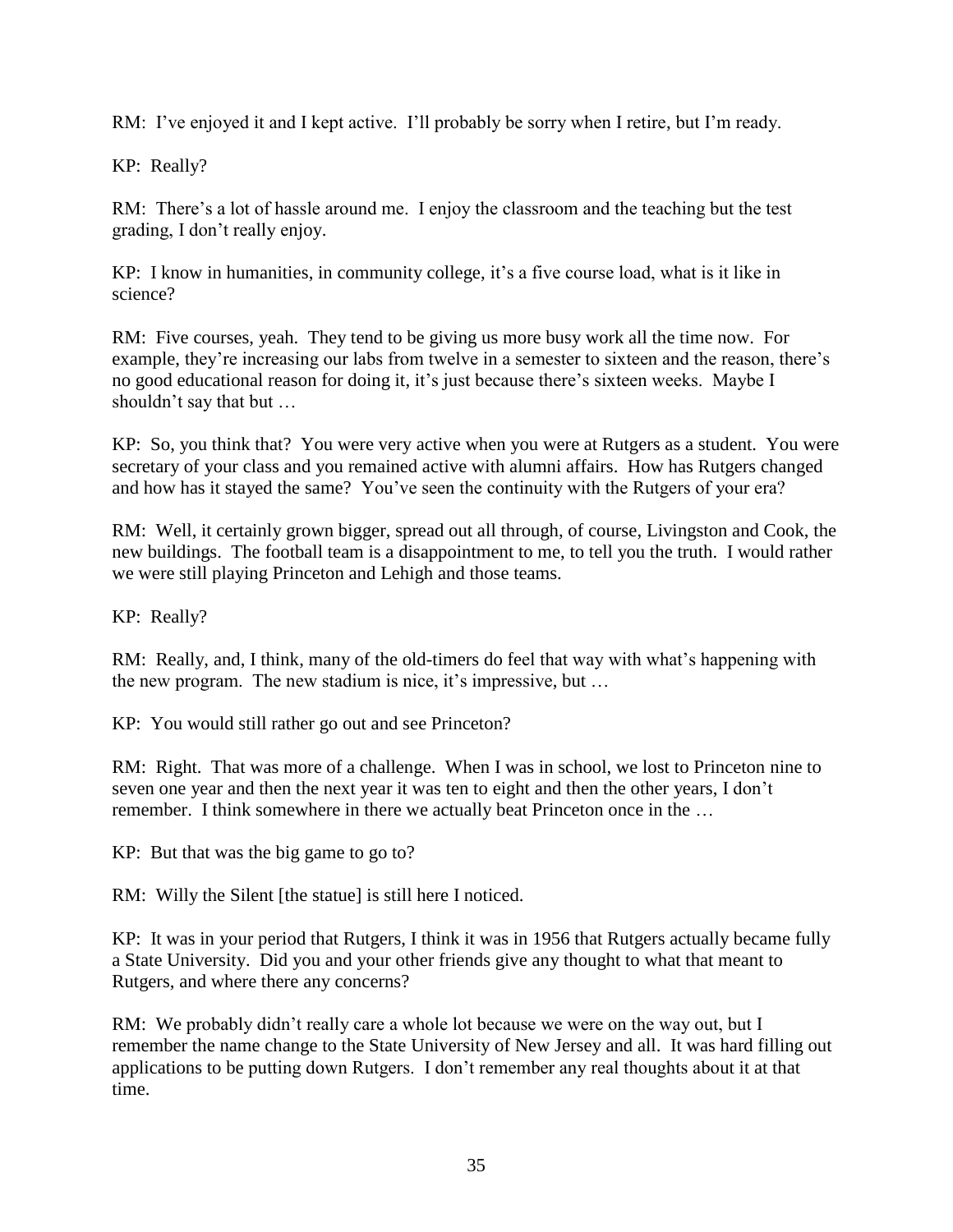KP: Let me see if Gerald has any final questions.

RM: I was just wiping an eye there, that's all.

KP: The sun is blinding at this time of year. Do you have any final questions?

GR: It seems like you had more of a sense of togetherness or school spirit when you were at Rutgers. Do you think the diversity of the campus has taken away from that in a way?

RM: It probably has. I don't know if you have any team spirit or just local spirit up there but when I was here, it was much smaller school, most classes and all were right here. Very few busses ran out to the Heights. The Waksman Building was fairly new in those days. So, there was no RAC [Rutgers Athletic Center]. There was no Livingston. There was nothing else out there much for classes even. The only time we went to the Heights was to go to the stadium for a football game.

# KP: Even in the sciences?

RM: Yeah, most of the science courses were right around here, physics, right across the way, here was engineering, physics, and all, and in New Jersey Hall was a lot of the biology courses. The geology building [was] right up the hill here. I saved part of Rutgers geology fossil collection once. It was stolen. I had a young man in my class at East Brunswick High School, who was a loner, and somehow he ended up getting a job working in the ceramics department, after he graduated, and one day he came to my house with a present for me, which was a big dinosaur tooth. The only thing is, it had a painted number on it, and then he invited me to his house, and he had on the ping-pong table, about four feet [long, a] big plaster mold of a dinosaur footprint, and a bunch of other stuff. So, right away, I figured, [this boy's name is Tom] I figured what he was doing. So, I had to talk to him and he admitted it. So, then I called Rutgers Geology Department and we got everything back. Dr. Murray, I think his name was Dr. Murray, at the time, this goes back maybe, it has to go back when I was at East Brunswick High School, before 1968 this happened. No, right after that, because the boy, I left, I was at Union College, probably happened in the early '70s, and Dr. Murray has laid out the red carpet for me. If I ever come to the geology building the red carpet is laid out. Dr. Murray is very good, by the way. He invited this boy to join the Fossil Club they had and to go on field trips with the Geology Department.

KP: So, charges were never pressed?

RM: No, it was handled through the campus police, and Dr. Murray, Nobody ever filed any formal charges against the boy.

KP: It sounds like they were just delighted to get everything back.

RM: They were just glad to get it back but it was just a terrible thing. I have a special stake at Rutgers, my sweat and blood and the four foot sweat box in the wrestling room. We used to go